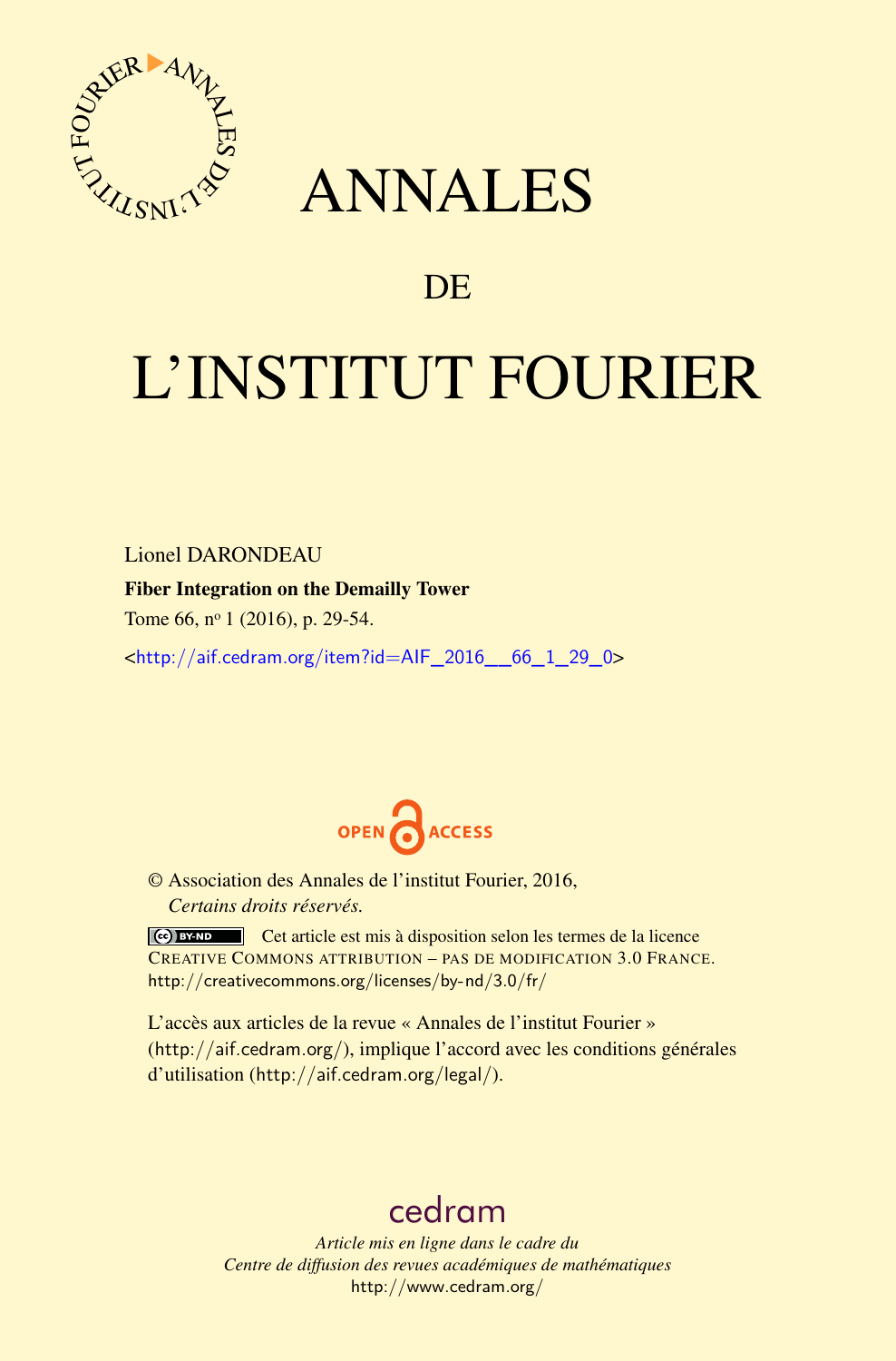#### FIBER INTEGRATION ON THE DEMAILLY TOWER

#### **by Lionel DARONDEAU**

ABSTRACT. — The goal of this work is to provide a fiber integration formula on the Demailly tower, that avoids step-by-step elimination of horizontal cohomology classes, and that yields computational effectivity. A natural twist of the Demailly tower is introduced and a recursive formula for the total Segre class at *k*-th level is obtained. Then, by interpreting single Segre classes as coefficients, an iterated residue formula is derived.

Résumé. — Le but de ce travail est de fournir une formule d'intégration le long des fibres de la tour de Demailly, évitant l'élimination pas-à-pas des classes de cohomologie horizontales, et permettant des calculs effectifs. Une modification naturelle de la tour de Demailly est introduite et une formule récursive pour la classe de Segre totale au niveau *k* est obtenue. Ensuite, l'interprétation des classes de Segre individuelles comme des coefficients mêne à une formule de résidus itérés.

#### **1. Introduction**

Let  $\overline{X}$  be a complex manifold and let *D* be a divisor on  $\overline{X}$  with normal crossings, that is  $D = \sum D_i$ , where the components  $D_i$  are smooth irreducible divisors that meet transversally. For such a pair  $(\overline{X}, D)$ , one denotes by  $T_{\overline{X}}(-\log D)$  the logarithmic tangent bundle of  $\overline{X}$  along  $D$  ([\[19\]](#page-25-0)).

Given a subbundle:

$$
V\subset T_{\overline{X}}(-\log D)\subset T_{\overline{X}}
$$

of the logarithmic tangent bundle, one constructs  $([5, 7])$  $([5, 7])$  $([5, 7])$  $([5, 7])$  $([5, 7])$ , for any fixed order  $\kappa \in \mathbb{N}$ , the *logarithmic Demailly tower* of projectivized bundles:

$$
(\overline{X}_{\kappa}, D_{\kappa}, V_{\kappa}) \to (\overline{X}_{\kappa-1}, D_{\kappa-1}, V_{\kappa-1}) \to \dots
$$

$$
\dots \to (\overline{X}_1, D_1, V_1) \to (\overline{X}_0, D_0, V_0) := (\overline{X}, D, V),
$$

Keywords: Demailly tower of logarithmic directed manifold, Gysin homomorphism, Segre classes, iterated Laurent series.

Math. classification: 14C17, 32Q45, 14Q20.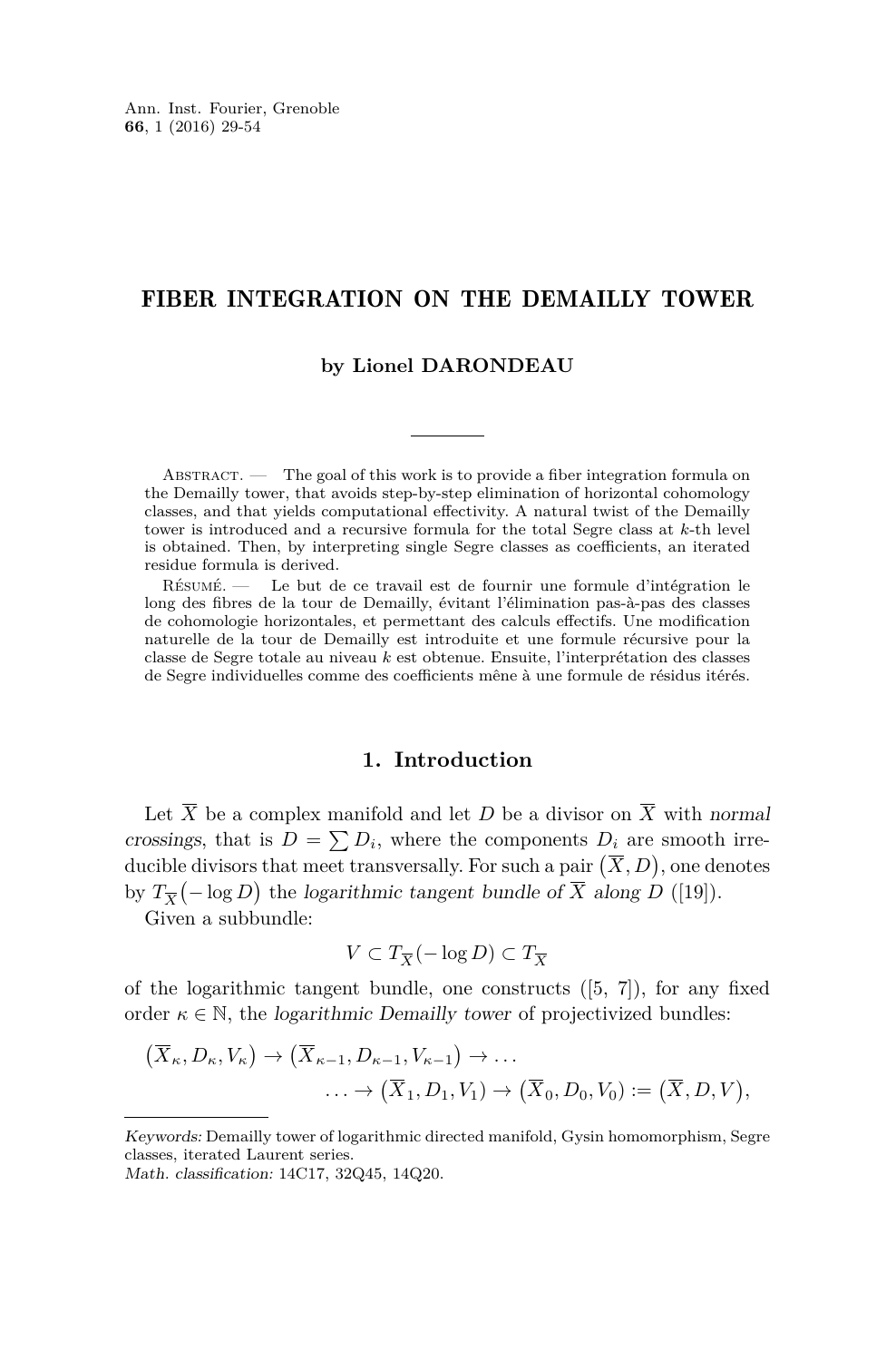having the main property that every holomorphic map  $g: \mathbb{C} \to \overline{X} \setminus D$  lifts as maps:

$$
g_{[i]} \colon \mathbb{C} \to \overline{X}_i \setminus D_i \qquad (i=0,1,\ldots,\kappa),
$$

which depends only on the corresponding *i*-jet of *g*. Later on in Section §2, we will describe precisely this construction, central here.

For any two integers  $j, k \in [0, 1, \ldots, \kappa]$ , the composition of the projections  $\pi_i: X_i \to X_{i-1}$  yields a natural projection from the *j*-th level of the Demailly tower to the lower *k*-th level:

$$
\pi_{j,k} := \pi_{k+1} \circ \cdots \circ \pi_j \colon \overline{X}_j \to \overline{X}_k.
$$

The Demailly tower is of great importance in the study of the algebraic degeneracy of entire curves on  $\overline{X} \setminus D$  (*cf.* the enlightening surveys [\[11,](#page-25-3) [21\]](#page-25-4)). A first step towards the proof of algebraic degeneracy of entire curves is to prove the existence of a non zero polynomial  $P$  on  $\overline{X}$  such that every non constant entire curve  $g: \mathbb{C} \to \overline{X} \setminus D$  satisfies the algebraic differential equation:

$$
P_{g(t)}\big(g'(t), g''(t), \ldots, g^{(\kappa)}(t)\big) = 0, \quad \text{for all } t \in \mathbb{C}.
$$

Being by definition a projective vector bundle, the manifold  $\overline{X}_i$  comes naturally equipped with a tautological line bundle,  $\mathcal{O}_{\overline{X}_i}(-1)$ , the multiples of which are usually denoted by  $\mathcal{O}_{\overline{X}_i}(m) := (O_{\overline{X}_i}(-1)^{\vee})^{\otimes m}$ . The direct image:

$$
\mathcal{O}\left(E_{\kappa,m}(V_0)^{\star}(\log D_0)\right) := (\pi_{\kappa,0})_{\star}\mathcal{O}_{\overline{X}_{\kappa}}(m)
$$

is the sheaf of sections of a holomorphic bundle  $E_{\kappa,m}(V_0)^*(\log D_0)$ , called the Demailly-Semple bundle of jet differentials, and a fundamental vanishing theorem  $([5, 7])$  $([5, 7])$  $([5, 7])$  $([5, 7])$  $([5, 7])$  states that for every global section:

$$
P \in H^{0}\big(\overline{X}_{\kappa}, \mathcal{O}_{\overline{X}_{\kappa}}(m) \otimes \pi_{\kappa,0}^{\star} A^{\vee}\big) \simeq H^{0}\big(\overline{X}, E_{\kappa,m}(V_{0})^{\star}(\log D_{0}) \otimes A^{\vee}\big),
$$

with values in the dual  $A^{\vee}$  of an ample line bundle  $A \to \overline{X}$ , one has as desired, for any  $\kappa$ -jet  $(g', g'', \ldots, g^{(\kappa)})$  of non constant entire map  $g: \mathbb{C} \to$  $\overline{X} \setminus D$ :

$$
P_{g(t)}(g'(t), g''(t),..., g^{(\kappa)}(t)) = 0
$$
, for all  $t \in \mathbb{C}$ .

One has thus to ensure the existence of global sections of the line bundle  $\mathcal{O}_{\overline{X}_\kappa}(m) \otimes \pi_{\kappa,0}^{\star} A^{\vee}$ , possibly with  $m \gg 1$ .

One approach, with Schur bundles  $([5])$  $([5])$  $([5])$ , consists in bounding positive even cohomology groups  $H^{2i}$  in order to use the Riemann-Roch theorem. In [\[22\]](#page-26-0), in dimension 3, the author is able to bound the dimension of  $H^2$  by use of the famous algebraic Morse inequalities ([\[5,](#page-25-1) [23\]](#page-26-1)). Later in [\[17\]](#page-25-5), the case of arbitrary dimension is completed, for high order jet differentials.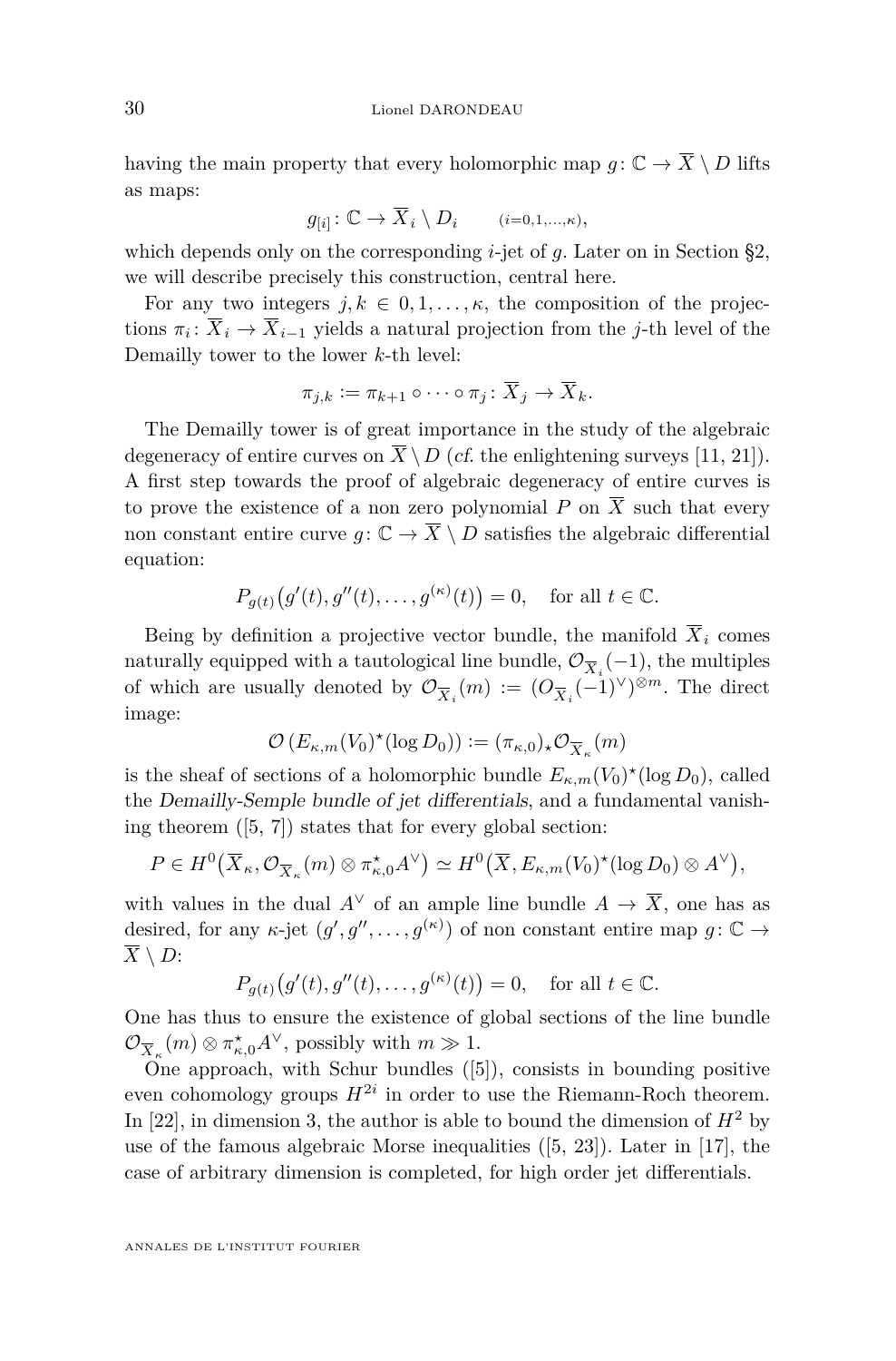With a different approach, in [\[6\]](#page-25-6) the case of arbitrary dimension is completed by use of a stronger version of algebraic Morse inequalities.

Another approach, developed in various contexts ([\[1,](#page-24-0) [3,](#page-24-1) [4,](#page-25-7) [8,](#page-25-8) [9,](#page-25-9) [10\]](#page-25-10)), consists in applying the holomorphic Morse inequalities in order to prove the existence of sections of a certain more tractable subbundle of the bundle of jet differentials. One is led to establish the positivity of a certain intersection number on the  $\kappa$ -th level of the Demailly tower:

$$
I = \int_{\overline{X}_{\kappa}} f\Big(c_1(\pi_{\kappa,1}^{\star} \mathcal{O}_{\overline{X}_1}(1)), \ldots, c_1(\pi_{\kappa,\kappa-1}^{\star} \mathcal{O}_{\overline{X}_{\kappa-1}}(1)), c_1(\mathcal{O}_{\overline{X}_{\kappa}}(1))\Big),
$$

where f is a polynomial of large degree:

$$
\deg(f) = n + \kappa (\text{rk } P(V)) = \dim(\overline{X}_{\kappa}),
$$

in the first Chern classes  $c_1(\pi_{\kappa,i}^* \mathcal{O}_{\overline{X}_i}(1)).$ 

When computing this intersection number, the standard strategy is to integrate along the fibers of the projections  $\pi_{i,i-1} : \overline{X}_i \to \overline{X}_{i-1}$ , until one obtains an intersection product on the basis  $\overline{X}_0$ , where the intersection of cohomology classes becomes simpler.

In [\[10\]](#page-25-10), the authors use step-by-step elimination of Chern classes, and are able to disentangle the complex intrication between horizontal and vertical cohomology classes by a technical tour de force. These precise computations yield effectivity.

In [\[3\]](#page-24-1), the author makes a clever use of Segre classes in order to avoid a large part of the computations, but on the other hand, effectivity cannot be reached.

In [\[1\]](#page-24-0), the author uses equivariant geometry in order to prove a residue formula in several variables, that avoids step-by-step elimination and yields effectivity.

In the present paper, we combine ideas coming from these authors, in order to prove a similar residue formula in several variables, that is valid in a versatile geometric context, since it holds in any situation where the Demailly tower appears, cf. e.g. [\[18,](#page-25-11) [3\]](#page-24-1). Our proof borrows from [\[3\]](#page-24-1) the technical simplification of the use of Segre classes, it yields computational effectivity as in [\[10\]](#page-25-10), and it is in the very spirit of the formula of [\[1\]](#page-24-0).

To enter into the details, by the Leray-Hirsch theorem ([\[13\]](#page-25-12)), the cohomology ring  $H^{\bullet}(\overline{X}_{\kappa})$  of  $\overline{X}_{\kappa}$  is the free module generated by the first Chern classes  $c_1(\pi_{\kappa,i}^* \mathcal{O}_{\overline{X}_i}(-1))$  over the cohomology ring  $H^{\bullet}(\overline{X}_0)$  of the basis  $\overline{X}_0$ , but the implementation of the computation in [\[4\]](#page-25-7) suggests to naturally consider a different basis for the vertical cohomology by introducing the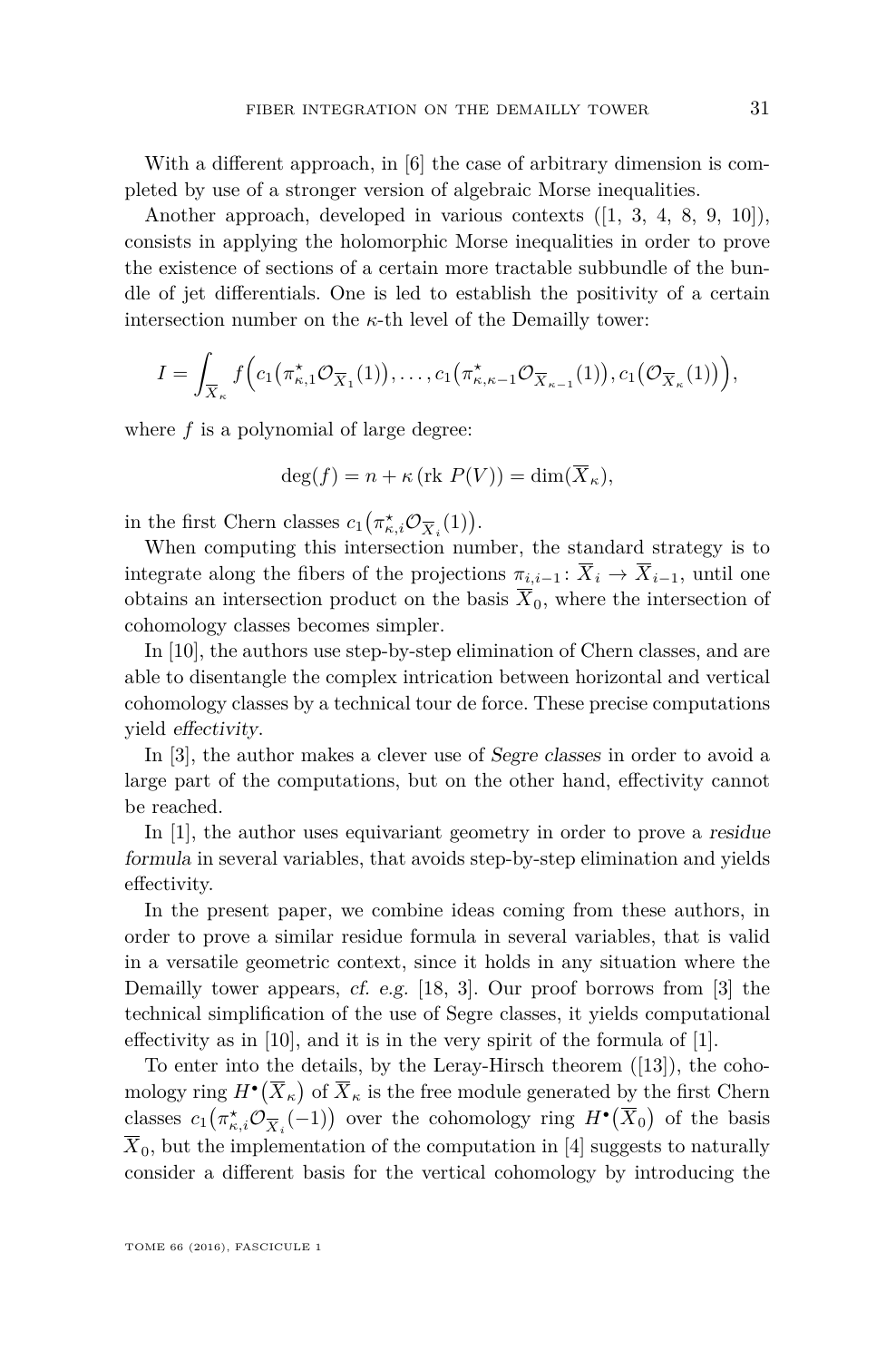line bundles:

$$
L_i := \mathcal{O}_{\overline{X}_i}(-1) \otimes \pi_{i,i-1}^{\star} \mathcal{O}_{\overline{X}_{i-1}}(-1) \otimes \cdots \otimes \pi_{i,1}^{\star} \mathcal{O}_{\overline{X}_0}(-1) \qquad (i=1,..., \kappa).
$$

We will use the notation  $v_i$  for the first Chern class of the dual of this line bundle  $L_i$  (dropping the pullbacks):

$$
v_i := c_1(L_i^{\vee}) = c_1(\mathcal{O}_{\overline{X}_i}(1)) + \cdots + c_1(\mathcal{O}_{\overline{X}_1}(1)) \qquad (i=1,..., \kappa).
$$

Note that this formula looks like a plain change of variables having inverse:

$$
c_1(\mathcal{O}_{\overline{X}_i}(1)) = v_i - v_{i-1} \qquad (i=2,...,k),
$$

thus, clearly, the polynomial *f* appearing in the intersection product *I* above has also a polynomial expression in terms of  $v_1, \ldots, v_{\kappa}$ . We will shortly provide a formula in order to integrate a polynomial under this new form, still denoted *f*.

Let K be a field. A multivariate formal series in  $\kappa$  variables with coefficients in *K* is a collection of coefficients in *K*, indexed by  $\mathbb{Z}^{\kappa}$ :

$$
\Psi\colon \mathbb{Z}^{\kappa}\to K.
$$

The space of formal series is naturally a *K*-vector space.

In analogy with polynomials, it is usual to denote, without convergence consideration:

$$
\Psi(t_1,\ldots,t_\kappa):=\sum_{i_1,\ldots,i_\kappa\in\mathbb{Z}}\Psi(i_1,\ldots,i_\kappa)\,t_1{}^{i_1}\cdots t_\kappa{}^{i_\kappa},
$$

hence, in order to avoid confusion, we will write:

$$
\left[t_1^{i_1}\cdots t_\kappa^{i_\kappa}\right]\left(\Psi(t_1,\ldots,t_\kappa)\right):=\Psi(i_1,\ldots,i_\kappa),
$$

to extract the coefficient indexed by  $i_1, \ldots, i_{\kappa}$ , that is the coefficient of the monomial  $t_1^{i_1} \cdots t_k^{i_k}$  in the expansion of  $\Psi(t_1, \ldots, t_k)$ . The support of the formal series  $\Psi$  is the subset of indices at which  $\Psi$  is non zero:

<span id="page-4-0"></span>
$$
supp(\Psi) := \{ \underline{i} \in \mathbb{Z}^{\kappa} \colon [t_1^{i_1} \cdots t_{\kappa}^{i_{\kappa}}] (\Psi) \neq 0 \}.
$$

One defines the *Cauchy product*  $\Psi_1\Psi_2$  of two formal power series:

$$
(1.1) \t\t \t\t \Psi_1 \Psi_2 : (i_1, \ldots, i_\kappa) \mapsto \sum_{\underline{j+k}=\underline{i}} [t_1^{j_1} \cdots t_\kappa^{j_\kappa}] (\Psi_1) [t_1^{k_1} \cdots t_\kappa^{k_\kappa}] (\Psi_2),
$$

whenever the displayed sum is a finite sum for each *κ*-tuple:

$$
\underline{i} := i_1, \ldots, i_{\kappa}.
$$

For a fixed partial ordering on  $\mathbb{Z}^{\kappa}$ , when considering only the series having well ordered support, the Cauchy product of two such series is always meaningful, since the computation of the coefficient of each monomial involves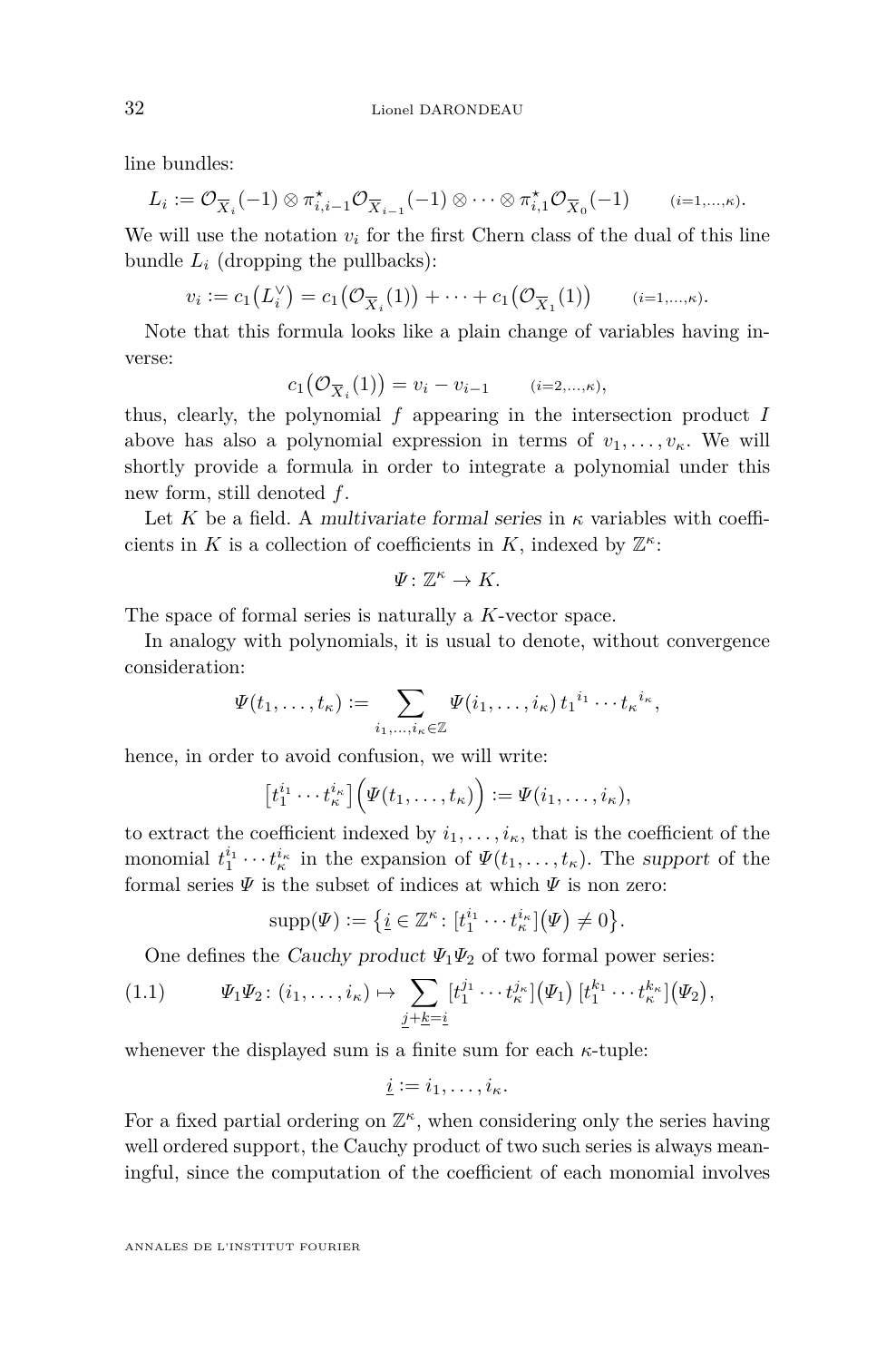only finitely many terms. Moreover, for each choice of partial ordering, the set of formal series having well ordered support, equipped with the Cauchy product, forms a field ([\[20,](#page-25-13) Theorem 13.2.11]).

We give two examples of such fields. A multivariate Laurent series is a multivariate formal series, the support of which is well ordered for the standard product order on  $\mathbb{Z}^{\kappa}$ . An *iterated Laurent series* is a multivariate formal series, the support of which is well ordered for the lexicographic order on  $\mathbb{Z}^{\kappa}$ . The field of iterated Laurent series is an extension of the field of multivariate Laurent series.

After several Laurent expansions at the origin, any rational function becomes an iterated Laurent series (but not necessarily a multivariate Laurent series), as we will explain in more details later in §3.

We come back to the subbundle  $V = V_0 \subset T_{\overline{X}_0}(-\log D_0)$ . The total Segre class of this bundle  $V_0 \rightarrow \overline{X}_0$ :

$$
s_{\bullet}(V_0) = 1 + s_1(V_0) + s_2(V_0) + \dots + s_{\dim(\overline{X}_0)}(V_0)
$$

is the inverse of the total Chern class of  $V_0$  in  $H^{\bullet}(X_0)$ . This notion is strongly related to integration along the fibers of a projective vector bundle  $([12])$  $([12])$  $([12])$ . We will be more explicit about this relation below in §3.

We are now in position to state the main result of this work. Recall for  $i = 1, \ldots, \kappa$  the notation  $v_i := c_1(L_i^{\vee})$ , set:

$$
r := \text{rk } P(V) = \text{rk } V - 1,
$$

and introduce the (finite) generating series:

$$
s_u(V_0) = 1 + u s_1(V_0) + u^2 s_2(V_0) + \cdots + u^{\dim(\overline{X}_0)} s_{\dim(\overline{X}_0)}(V_0).
$$

MAIN RESULT.  $-$  For any polynomial:

$$
f\in H^{\bullet}(\overline{X}_0,V_0)[t_1,\ldots,t_{\kappa}],
$$

in  $\kappa$  variables  $t_1, \ldots, t_\kappa$ , with coefficients in the cohomology ring  $H^{\bullet}(\overline{X}_0, V_0)$ , the intersection number:

$$
I := \int_{\overline{X}_{\kappa}} f(v_1, \ldots, v_{\kappa})
$$

is equal to the Cauchy product coefficient:

$$
I = [t_1^r \cdots t_{\kappa}^r] \bigg( \Phi_{\kappa} (t_1, \ldots, t_{\kappa}) I(t_1, \ldots, t_{\kappa}) \bigg),
$$

where  $\Phi_{\kappa}(t_1,\ldots,t_{\kappa})$  is the universal rational function:

$$
\Phi_{\kappa}(t_1,\ldots,t_{\kappa}) = \prod_{1 \leq i < j \leq \kappa} \frac{t_j - t_i}{t_j - 2t_i} \prod_{2 \leq i < j \leq \kappa} \frac{t_j - 2t_i}{t_j - 2t_i + t_{i-1}},
$$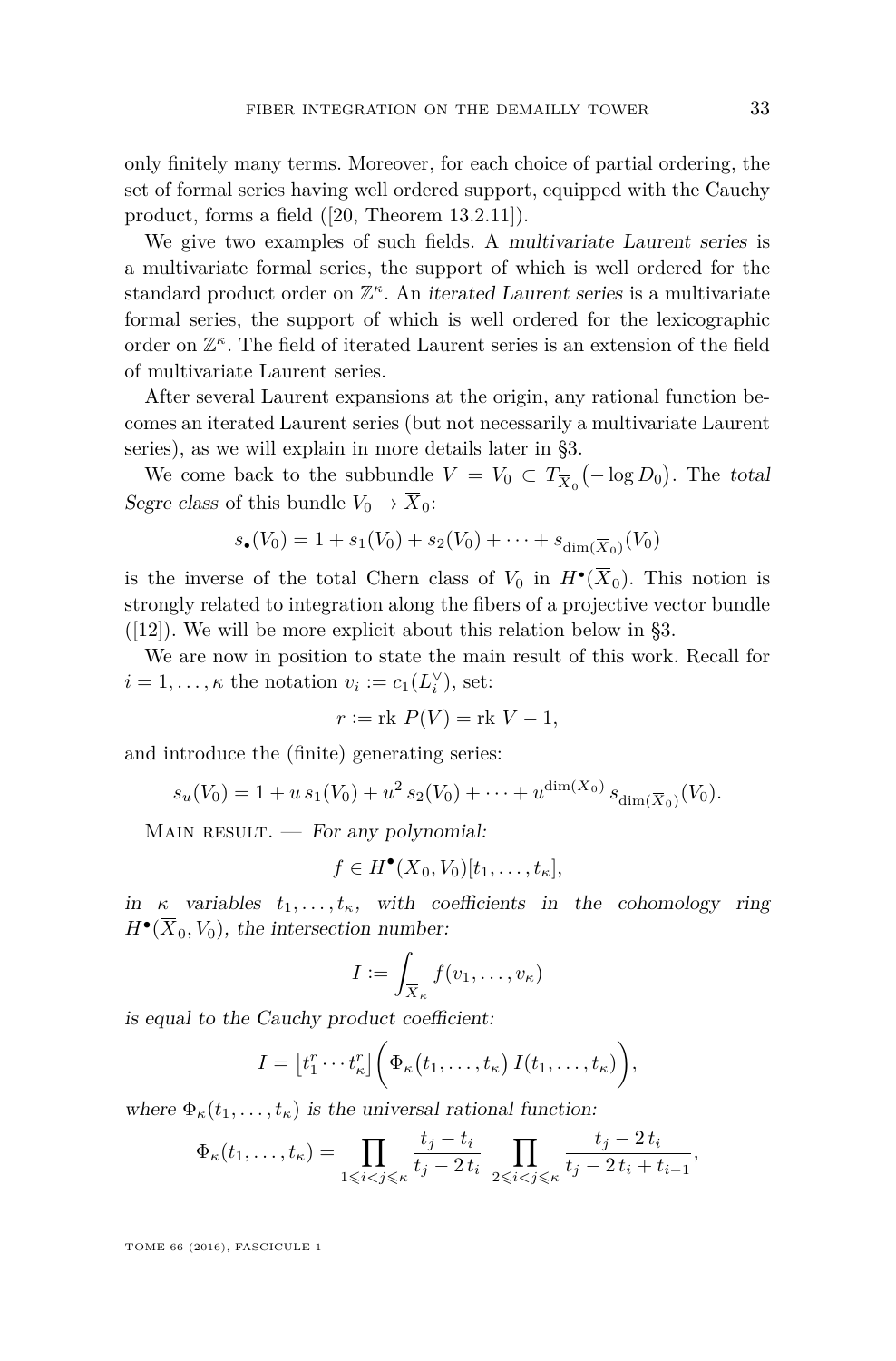and where  $I(t_1, \ldots, t_{\kappa})$  is the multivariate Laurent polynomial involving only explicit data of the base manifold:

$$
I(t_1,\ldots,t_\kappa)=\int_{\overline{X}_0}f(t_1,\ldots,t_\kappa)\,s_{1/t_1}(V_0)\cdots s_{1/t_\kappa}(V_0).
$$

Concretely, the computation of this intersection number  $I$ , on the  $\kappa$ -th level  $\overline{X}_{\kappa}$ , can be brought down to the basis  $\overline{X}_0$  as follows:

Step 1a. — Compute on the basis  $\overline{X}_0$  the intersection number with parameters  $t_1, \ldots, t_k$ :

$$
I(t_1,\ldots,t_\kappa)=\int_{\overline{X}_0}f(t_1,\ldots,t_\kappa)\,s_{1/t_1}(V_0)\cdots s_{1/t_\kappa}(V_0),
$$

and obtain a multivariate Laurent polynomial in  $t_1, \ldots, t_\kappa$  over  $\mathbb{Q}$ .

Step 1b. — Expand the universal rational function  $\Phi_{\kappa}(t_1, \ldots, t_{\kappa})$  successively with respect to  $t_1, t_2, \ldots$  up to  $t_{\kappa}$ . Obtain, not a multivariate Laurent series, but what has been called an iterated Laurent series, similarly denoted by  $\Phi_{\kappa}(t_1,\ldots,t_{\kappa})$  – notice the slanted  $\Phi$ .

Step 2. — Compute the Cauchy product  $I(t_1, \ldots, t_k) \Phi_k(t_1, \ldots, t_k)$  of the multivariate Laurent polynomial  $I(t_1, \ldots, t_k)$  and of the iterated Laurent series  $\Phi_{\kappa}(t_1,\ldots,t_{\kappa})$  in the field of iterated Laurent series over Q. Lastly, extract the coefficient of the monomial  $t_1^r \cdots t_k^r$  in the obtained multivariate formal series, and receive the sought element  $I \in \mathbb{Q}$ .

#### **Obstacles and forthcoming results**

Really computing *I* proves to be quite delicate in practice. The first effective result in any dimension towards the Green-Griffiths conjecture was obtained in 2010 by Diverio, Merker and Rousseau ([\[10\]](#page-25-10)), using stepby-step algebraic elimination, for entire curves  $\mathbb{C} \to X_d \subset \mathbb{P}^{n+1}$  with values in generic hypersurfaces  $X_d$  of degree  $d$  in  $\mathbb{P}^{n+1}$ , with an estimated sufficient lower bound:

$$
d\geqslant 2^{n^5}.
$$

Some time after, in [\[1\]](#page-24-0), Gergely Bérczi made a substantial progress by replacing the elimination step of [\[10\]](#page-25-10) by an iterated residue formula, and he reached the lower bound:

$$
d\geqslant n^{8n}.
$$

Using our main result, the difficulty is that in general, Step 1b does not yield a single iterated Laurent series, but produces an involved product of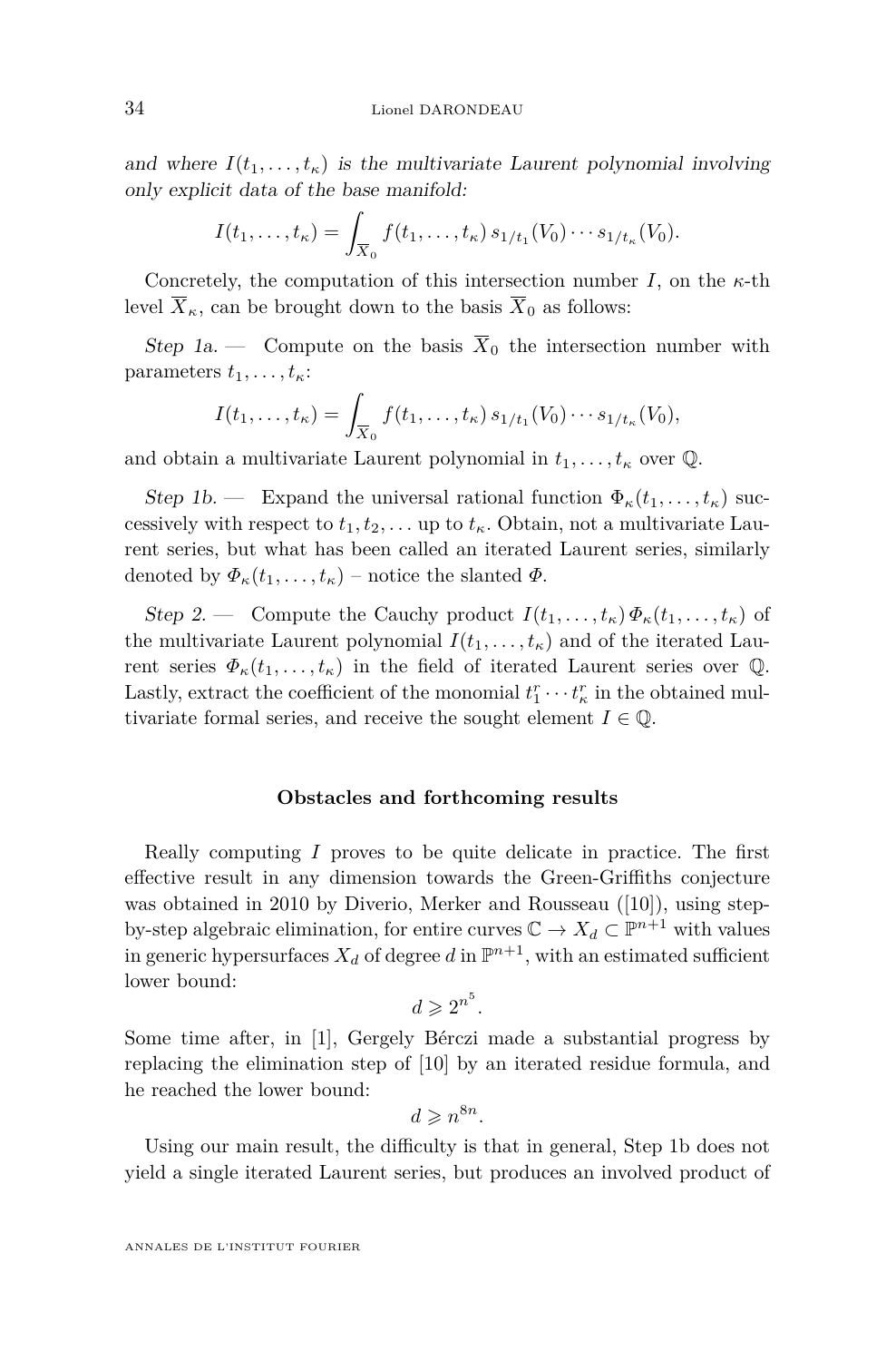several iterated Laurent series. Then, it is very difficult to determine even the sign of any individual coefficient of  $\Phi_{\kappa}(t_1,\ldots,t_{\kappa})$ , because this amounts to disentangle the large product:

$$
\prod_{2 \leq i \leq j \leq \kappa} \frac{t_j - 2t_i}{t_j - 2t_i + t_{i-1}} = \prod_{2 \leq i \leq j \leq \kappa} \left( 1 - \sum_{p=0}^{\infty} \frac{t_{i-1} (2t_i - t_{i-1})^p}{t_j^{p+1}} \right).
$$

On the other hand, it is relatively easy to control the absolute value of these coefficients, using a convergent majorant series with positive coefficients, whence suppressing the problem of signs:

$$
|\text{coeff}| \left( \prod_{2 \leq i \leq j \leq \kappa} \frac{t_j - 2t_i}{t_j - 2t_i + t_{i-1}} \right)
$$
  

$$
\leq \text{coeff} \left( \prod_{2 \leq i \leq j \leq \kappa} \frac{t_j - 2t_i}{t_j - 2t_i - t_{i-1}} \right)
$$
  

$$
= \text{coeff} \left( \prod_{2 \leq i \leq j \leq \kappa} \left( 1 + \sum_{p=0}^{\infty} \frac{t_{i-1} (2t_i + t_{i-1})^p}{t_j^{p+1}} \right) \right)
$$

– notice that +*ti*−<sup>1</sup> in the denominator becomes −*ti*−1. And this allows us to use (plainly) the triangle inequality in [\[4\]](#page-25-7), to attain an effective lower bound on the degree *d* of generic smooth hypersurfaces  $X_d \subset \mathbb{P}^n$  such that all entire curves  $\mathbb{C} \to \mathbb{P}^n \setminus X_d$  are algebraically degenerate:

$$
d \geqslant (5n)^2 n^n,
$$

a lower bound which also holds for curves with values in a generic hypersurface  $X_d \subset \mathbb{P}^{n+1}$ .

A better understanding of the combinatorics of the series  $\Phi_{\kappa}$  would allow to improve in a more subtle way this effective lower bound. It seems reasonable to reach an exponential bound:

$$
d \stackrel{?}{\geq} (\text{constant})^n.
$$

#### **Acknowledgments.**

I would like to thank Dr. Gergely Bérczi, for his kind explanation of his article [\[1\]](#page-24-0) in march 2012 during the annual meeting of the GDR "GAGC" at the CIRM (Marseille). I would like to thank Pr. Christophe Mourougane, who accepted to welcome me in Rennes to discuss in details the present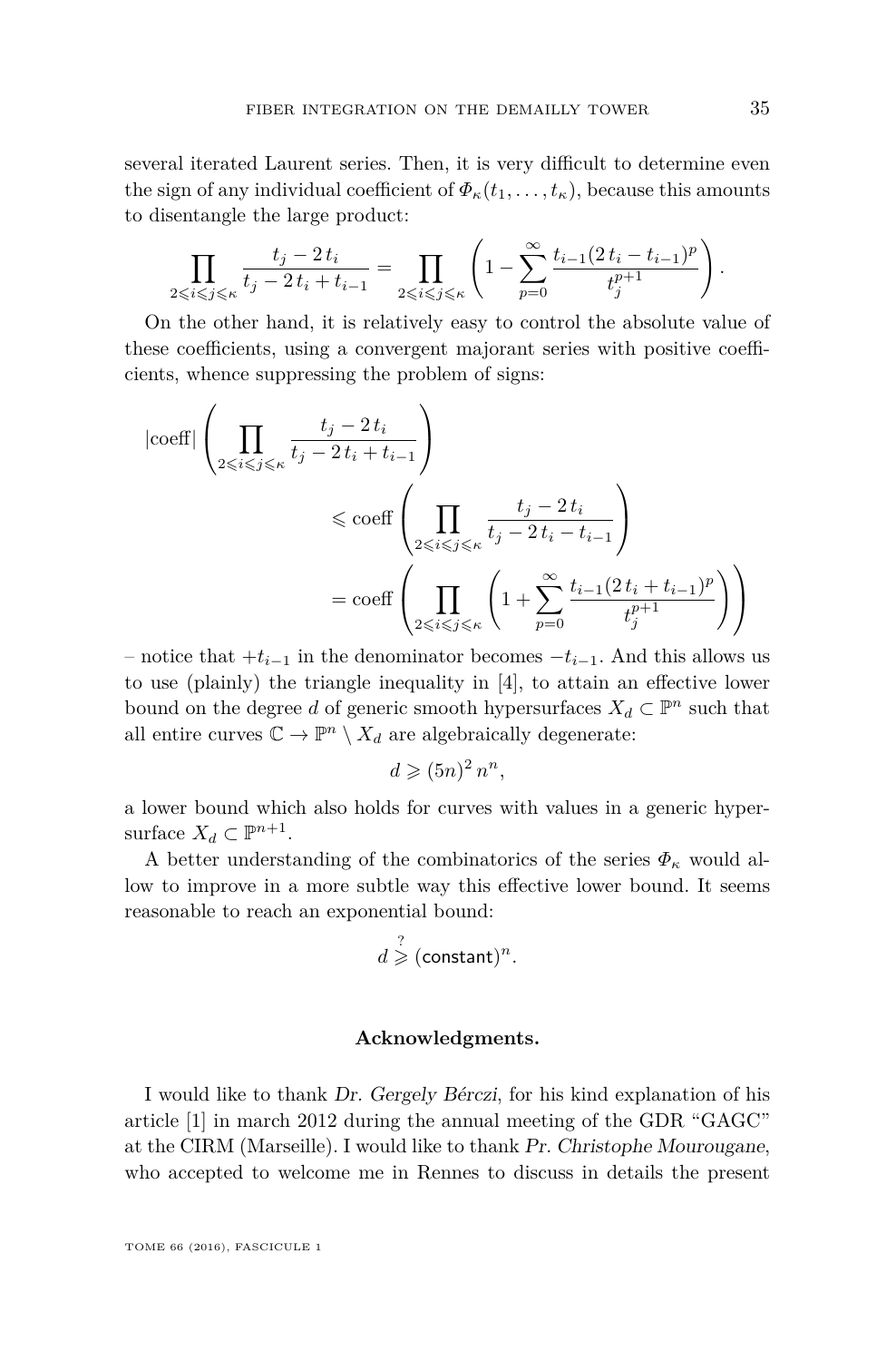work, and then encouraged me. I would like to thank Dr. Damian Brotbek, with whom I exchanged a lot. I owe him the idea of using Segre classes in order to achieve fiber integration (following Mourougane).

I am deeply grateful to my thesis advisor Pr. Joël Merker, to whom I would like to dedicate this paper.

#### **2. Demailly tower of (logarithmic) directed manifolds**

A directed manifold is defined to be a couple  $(X, V)$  where X is a complex manifold, equipped with a (not necessary integrable) holomorphic subbundle  $V \subset T_X$  of its holomorphic tangent bundle. There is a natural generalization of this definition in the logarithmic setting. A log-directed manifold is by definition a triple  $(\overline{X}, D, V)$  where  $(\overline{X}, D)$  is a log-manifold and the distribution  $V \subset T_{\overline{X}}(- \log D)$  is a (not necessary integrable) subbundle of the logarithmic tangent bundle.

Given a log-directed manifold  $(\overline{X}, D, V)$ , following Dethloff and Lu [\[7\]](#page-25-2), we construct the Demailly tower of projectivized bundles  $(X_i, D_i, V_i)$  on  $\overline{X}$  by induction on  $i \geq 0$ . This construction is formally the same as the construction [\[5\]](#page-25-1) of the Demailly tower in the so-called compact case, i.e. where there is no divisor *D*. The only slight modification to keep in mind in the genuine logarithmic setting is that *V* is a holomorphic subbundle of the logarithmic tangent bundle  $T_{\overline{X}}(-\log D)$ .

#### **Projectivization of a log directed manifold (**[\[5,](#page-25-1) [7\]](#page-25-2)**)**

Recall that for a vector bundle  $E \to \overline{X}$  on a smooth manifold  $\overline{X}$  with projective bundle of lines  $\pi \colon P(E) \to \overline{X}$ , the tautological line bundle:

$$
\mathcal{O}_{P(E)}(-1) \to P(E)
$$

is defined as the subbundle of the pullback bundle  $\pi^*E \to P(E)$  with trivial fiber.

The dual line bundle  $\mathcal{O}_{P(E)}(1) := \mathcal{O}_{P(E)}(-1)^{\vee}$  fits into the following Euler exact sequence ([\[12,](#page-25-14) B.5.8]):

$$
0 \to \mathcal{O}_{P(E)} \to \pi^{\star} E \otimes \mathcal{O}_{P(E)}(1) \to T_{\pi} \to 0,
$$

where  $T_{\pi} := \ker(\pi_{\star})$  stands for the relative tangent bundle of  $P(E)$  over  $\overline{X}$ , that itself fits into the following short exact sequence:

$$
0 \to T_{\pi} \hookrightarrow T_{P(E)} \xrightarrow{\pi_{\star}} \pi^{\star} T_{\overline{X}} \to 0.
$$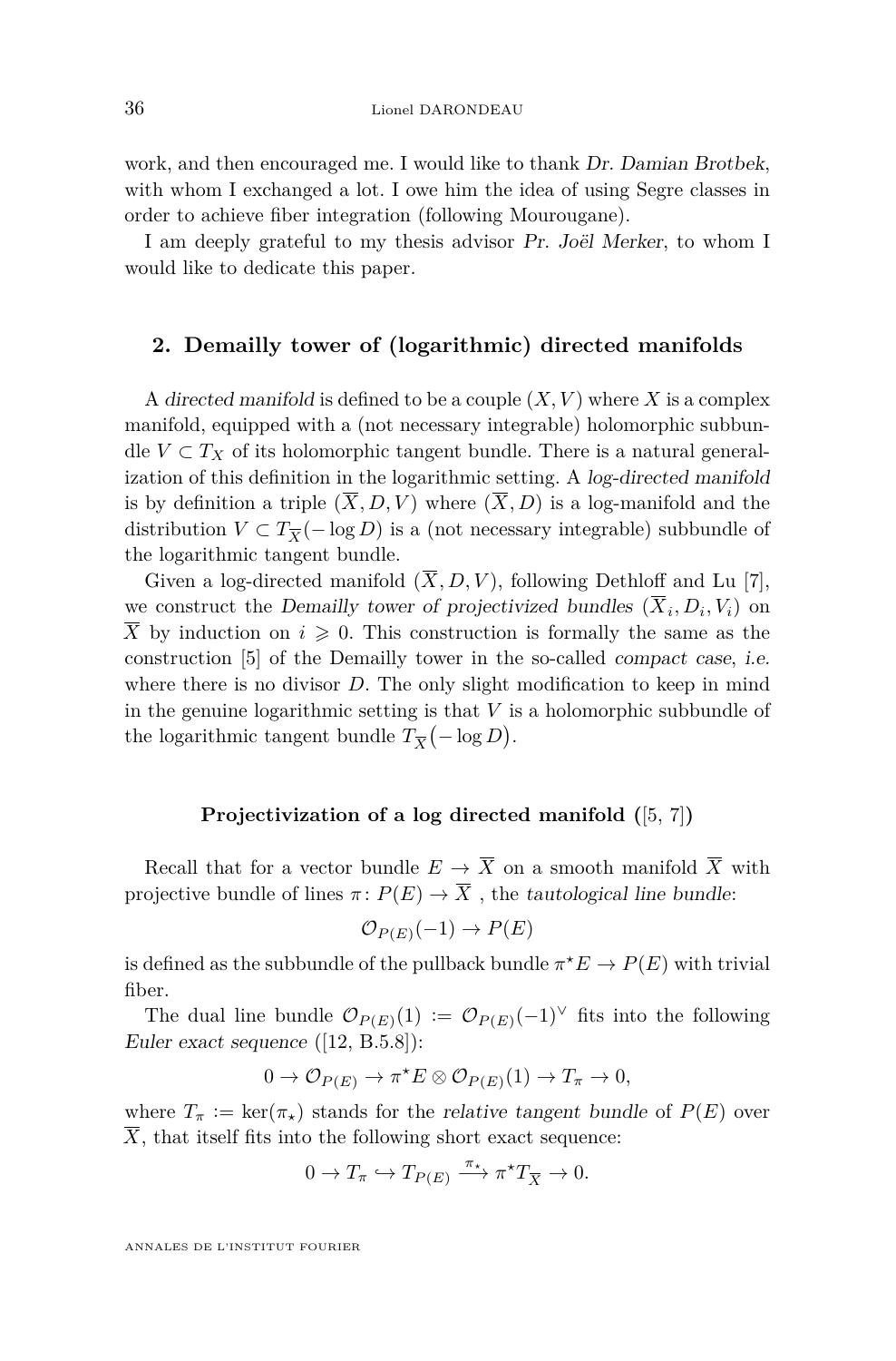We now recall the inductive step  $(\overline{X}', V', D') \stackrel{\pi}{\to} (\overline{X}, V, D)$  of the construction of the Demailly tower. Keep in mind that *V* is a subbundle of  $T_{\overline{X}}(-\log D)$  and that *V*<sup> $\prime$ </sup> has to be a subbundle of the logarithmic tangent bundle  $T_{\overline{X}}($  -  $\log D')$ .

Firstly, for  $\overline{X}'$  take the total space  $P(V)$  of the projective bundle of lines of *V* :

$$
\overline{X}' := P(V) \xrightarrow{\pi} \overline{X},
$$

and in order to make  $\pi$  a log-morphism set:

$$
D' := \pi^{-1}(D) \subset \overline{X}'.
$$

Next, by definition of the relative tangent bundle  $T_{\pi} := \ker(\pi_{\star})$  of the log-morphism  $\pi$  one has the following short exact sequence:

$$
0 \to T_{\pi} \hookrightarrow T_{\overline{X}'}(-\log D') \xrightarrow{\pi_{\star}} \pi^{\star} T_{\overline{X}}(-\log D) \to 0,
$$

and since by assumption  $V \subset T_{\overline{X}}(-\log D)$ , the tautological line bundle of  $\overline{X}^{\prime} = P(V)$  is a subbundle of the bundle in the right-hand slot:

$$
\mathcal{O}_{\overline{X}'}(-1) \subset \pi^{\star}V \subset \pi^{\star}T_{\overline{X}}(-\log D),
$$

whence one can define a subbundle  $V' \subset T_{\overline{X}'}(-\log D')$  by taking:

$$
V' := (\pi_\star)^{-1} \mathcal{O}_{\overline{X}'}(-1).
$$

The only thing to verify in order to get a log directed manifold is that  $V'$  is a holomorphic subbundle of  $T_{\overline{X}'}(-\log D')$ . Since  $(\pi_{\star})^{-1}$  has maximal rank everywhere, as it is a bundle projection, this is the case ([\[7\]](#page-25-2)).

By its very definition  $V'$  then fits into the following short exact sequence:

$$
0 \to T_{\pi} \hookrightarrow V' \xrightarrow{\pi_{\star}} \mathcal{O}_{\overline{X}'}(-1) \to 0.
$$

and thus the rank of  $V'$  is the same as the rank of  $V$ , because:

$$
rk(V') = rk(P(V)) + 1 = rk(V) - 1 + 1.
$$

Starting from a bundle  $V_0$  having rank  $r + 1$ , by iterating the construction  $\kappa$  times, one thus gets a tower of projectivized bundles

$$
(\overline{X}_{\kappa}, V_{\kappa}, D_{\kappa}) \xrightarrow{\pi_{\kappa}} \cdots \xrightarrow{\pi_2} (\overline{X}_1, V_1, D_1) \xrightarrow{\pi_1} (\overline{X}_0, V_0, D_0)
$$

with  $\text{rk } V_i = r + 1 \text{ and } n_i := \dim \overline{X}_i = \dim(\overline{X}_0) + i \left( \text{rk } P(V_0) \right) = n + i r.$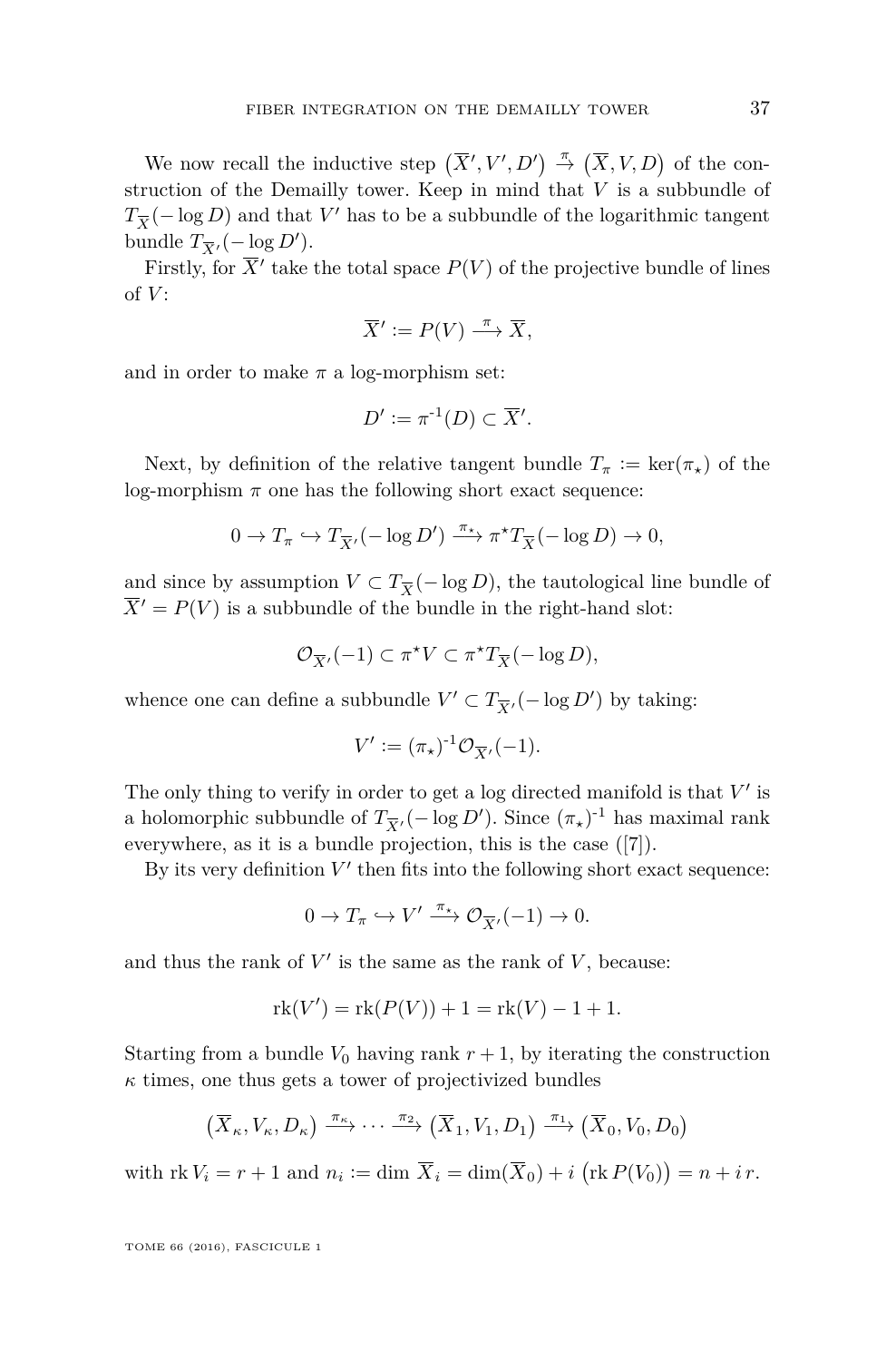#### **Existence of global jet differentials**

The fibers of the Demailly-Semple bundle of jet differentials  $E_{\kappa,m}(V_0)^*$  $(\log D_0)$  carries much complexity ([\[15,](#page-25-15) [16\]](#page-25-16)). In order to prove the existence of global jet differentials of order  $\kappa = \dim(\overline{X})$ , one is led to consider a much more tractable line bundle, constructed in [\[5,](#page-25-1) 6.13] as a linear combination with non negative integer coefficients  $(a_1, \ldots, a_k)$ :

$$
\mathcal{O}_{\overline{X}_\kappa}(a_1, a_2, \dots, a_\kappa) := (\pi_{\kappa, 1})^* \mathcal{O}_{\overline{X}_1}(a_1) \otimes (\pi_{\kappa, 2})^* \mathcal{O}_{\overline{X}_2}(a_2) \otimes \dots \otimes \mathcal{O}_{\overline{X}_k}(a_\kappa).
$$
  
If  $a \downarrow a \to \infty$  the direct image  $(\pi_{\kappa}) \mathcal{O}_{\kappa}(a, \kappa)$  may be seen.

If  $a_1 + \ldots + a_\kappa = m$ , the direct image  $(\pi_{\kappa,0})_* \mathcal{O}_{\overline{X}_\kappa}(a_1,\ldots,a_\kappa)$  may be seen as a subbundle of the Demailly-Semple bundle of jet differentials ([\[5,](#page-25-1) [7\]](#page-25-2)).

For a suitable choice of the parameters  $a_1, \ldots, a_\kappa$ , the line bundle  $\mathcal{O}_{\overline{X}_\kappa}(a_1,\ldots,a_\kappa)$  has some positivity properties, that can be used together with the following Demailly-Trapani algebraic Morse inequalities ([\[23,](#page-26-1) [5\]](#page-25-1)) in order to establish the existence of global jet differentials.

THEOREM (Weak algebraic Morse inequalities).  $-$  For any holomorphic line bundle *L* on a *N*-dimensional compact manifold  $\overline{X}$ , that can be written as the difference  $L = F \otimes G^{\vee}$  of two nef line bundles *F* and *G*, one has:

$$
h^{0}(\overline{X}, L^{\otimes k}) \geq k^{N} \frac{(F^{N}) - k (F^{N-1} \cdot G)}{N!} - o(k^{N}).
$$

<span id="page-10-0"></span>For a choice of  $a_1, \ldots, a_\kappa \in \mathbb{N}^\kappa$  such that:

$$
(2.1) \t a_{\kappa-1} > 2 a_{\kappa} > 0 \t ; \t a_i \geq 3 a_{i+1} \t (i = 1, ..., \kappa - 2),
$$

the line bundle  $\mathcal{O}_{\overline{X}_\kappa}(a_1,\ldots,a_\kappa)$  is relatively ample along the fibers of  $X_\kappa$ over  $\overline{X}$  (cf. [\[5\]](#page-25-1)). It hence suffices to multiply it by a sufficiently positive power  $\pi_{\kappa,0}^{\star}A^{\otimes l}$  of a given ample line bundle  $A \to \overline{X}$ , in order to get an ample (hence nef) line bundle (*cf.* [\[14\]](#page-25-17)). On the other hand  $\pi^*_{\kappa,0}A^{\otimes l+1}$  is nef for it is the pullback of a nef line bundle.

It gives an expression of the line bundle  $\mathcal{O}_{\overline{X}_\kappa}(a_1,\ldots,a_\kappa) \otimes (\pi_{\kappa,0})^*A^\vee$  as the difference  $F \otimes G^{\vee}$  of two nef line bundles:

$$
F := \mathcal{O}_{\overline{X}_{\kappa}}(a_1, \dots, a_{\kappa}) \otimes (\pi_{\kappa, 0})^{\star} A^{\otimes l} \quad \text{and} \quad G := (\pi_{\kappa, 0})^{\star} A^{\otimes l+1}
$$

In order to prove the existence of global sections:

$$
P \in H^{0}\Big(\overline{X}_{\kappa}, \mathcal{O}_{\overline{X}_{\kappa}}(a_{1}, \ldots, a_{\kappa}) \otimes (\pi_{\kappa, 0})^{\star} A^{\vee}\Big),
$$

it hence remains to show the positivity of the following intersection number:

$$
I := \int_{\overline{X}_{\kappa}} c_1(F)^{n_{\kappa}} - n_{\kappa} c_1(F)^{n_{\kappa}-1} c_1(G) \quad (n_{\kappa} = \dim \overline{X}_{\kappa}).
$$

We will give a formula for computing such an intersection product.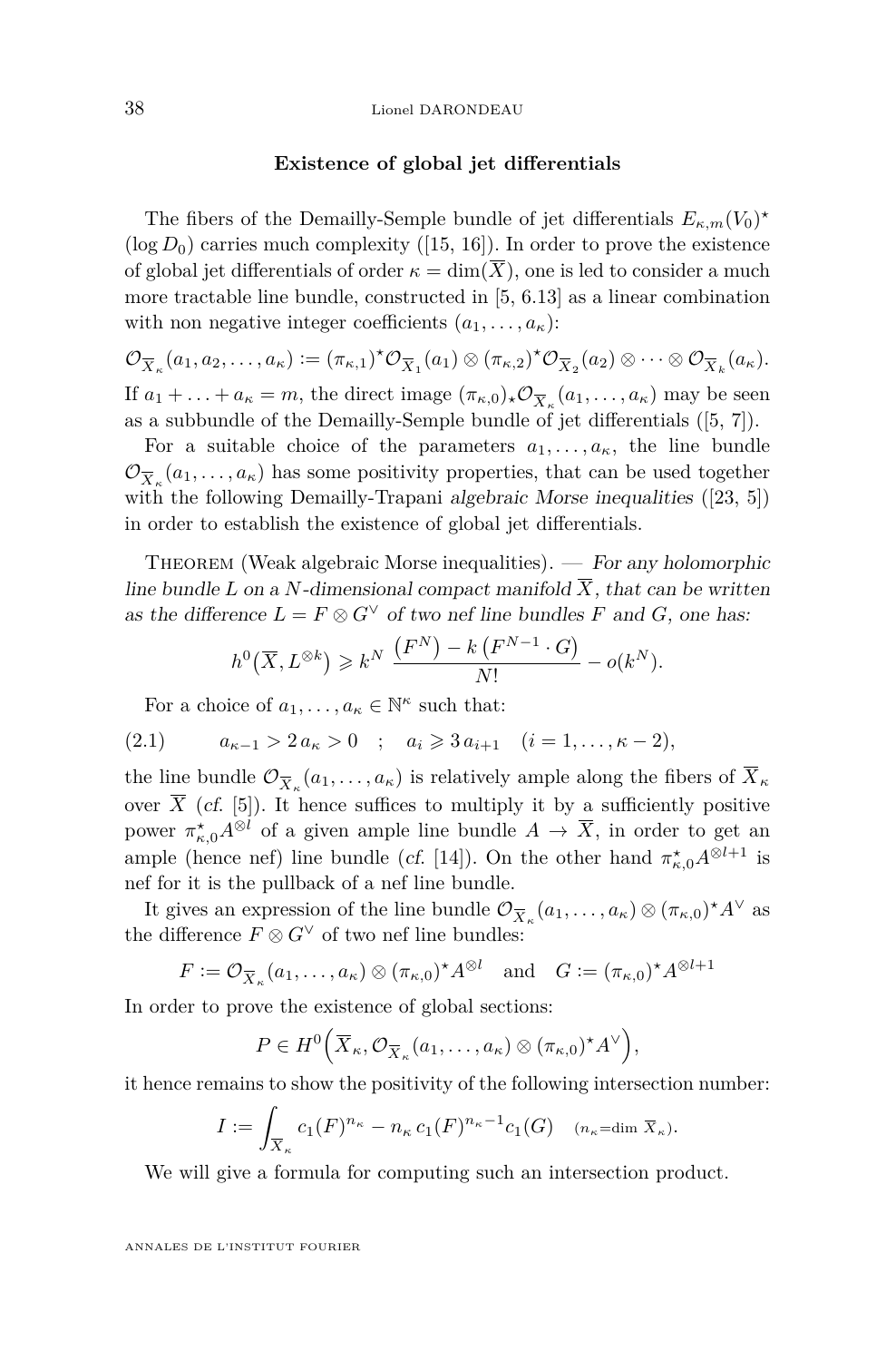#### **3. Fiber Integration on the Demailly tower**

It is convenient to bring down the computation to the basis and we will now provide a formula for this purpose. Noteworthy, the proof of this formula involves iterated Laurent series, in the same spirit as the residue formula of Berczi [\[1,](#page-24-0) [2\]](#page-24-2). However, we will not use equivariant geometry like this author, but only basic lemmas of intersection theory, more precisely some of the properties of Segre classes exposed in the book of Fulton [\[12,](#page-25-14) Chap. 3]. We now first briefly recall these properties.

#### **Segre classes on the Demailly tower**

To go down one level, from  $X_{i+1} = P(V_i)$  to  $X_i$ , we will use the very definition of the *j*-th Segre class of a vector bundle  $E \to X$  (having rank  $r + 1$ , namely the fiber integration formula:

(3.1) 
$$
\int_X s_j(E) \alpha = \int_{P(E)} u^{j+r} p^* \alpha \qquad (j \geq 0, \ \alpha \in H^{\bullet}X),
$$

where:

<span id="page-11-0"></span>
$$
p: P(E) \to X
$$
 and  $u := c_1(\mathcal{O}_{P(E)}(-1)^{\vee}).$ 

We want to apply this formula in order to eliminate the powers of the first Chern classes  $v_1, \ldots, v_\kappa$  of the vector bundles  $L_i \to X_i$ . We will proceed by induction.

It is well known that the total Segre class of a vector bundle is the same as the inverse of its total Chern class. Thus, the total Segre class enjoys the Whitney formula.

Because we will obtain a result that is independent of the geometric context, we will deliberately be ambiguous about it. The only property of the Demailly construction that we use in what follows is the existence of the two short exact sequences:

$$
0 \to T_{\pi} \to V' \to \mathcal{O}_{\overline{X}'}(-1) \to 0
$$

and:

$$
0 \to \mathcal{O}_{\overline{X}'} \to \pi^* V \otimes \mathcal{O}_{\overline{X}'}(1) \to T_{\pi} \to 0,
$$

where  $(\overline{X}', V') \stackrel{\pi}{\rightarrow} (\overline{X}, V)$  is the inductive step of the Demailly construction.

Now, consider the following observation: the twist by a line bundle does not change the projective bundle of lines of  $V'$ , but only the transition functions. Moreover, one can twist short exact sequences by line bundles.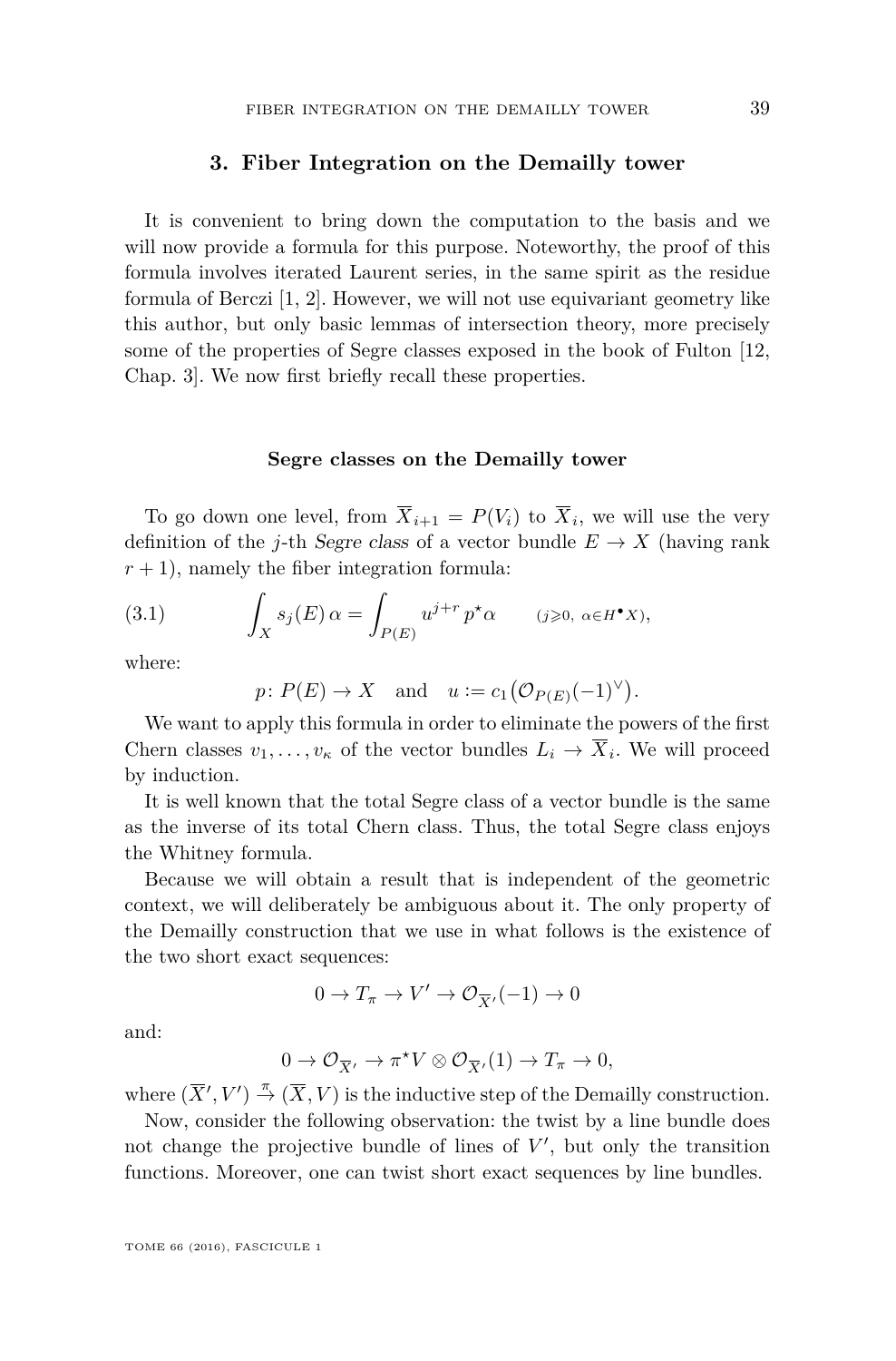We can hence chose a line bundle  $L'$  on  $\overline{X}'$  that makes the induction more easy. We will twist both short exact sequences by the same line bundle, because we do not want  $T_{\pi}$  to appear in the final formula below. Also, we do not want anymore the central term of the second short exact sequence to be a product of line bundles with different base spaces  $\overline{X}$  and  $\overline{X}$ <sup>0</sup> but rather want it to be the pullback of a single bundle on the lower level  $\overline{X}$ , that is:

<span id="page-12-0"></span>
$$
\pi^{\star}V \otimes \mathcal{O}_{\overline{X}'}(1) \otimes L' = \pi^{\star}(V \otimes L),
$$

for a certain  $L \to \overline{X}$  (in practice given by the preceding induction steps). Consequently, we have to take:

(3.2) 
$$
L' := \mathcal{O}_{\overline{X}'}(-1) \otimes \pi^* L = \mathcal{O}_{P(V \otimes L)}(-1).
$$

Notice that accordingly the term  $\mathcal{O}_{\overline{X}'}(-1)$  can now be replaced by  $(L' \otimes$  $\pi^* L^{\vee}$  in the first exact sequence.

Once twisted by  $L'$ , the above two short exact sequences become:

$$
\left\{ \begin{array}{lll} 0 \to T_{\pi} \otimes L' \to V' \otimes L' \to (L' \otimes \pi^* L^{\vee}) \otimes L' \to 0 \\ 0 \to L' \to \pi^*(V \otimes L) \to T_{\pi} \otimes L' \to 0 \end{array} \right.
$$

*.*

By the Whitney formula, the first line yields:

$$
s(V' \otimes L') = s(T_{\pi} \otimes L') s((L')^{\otimes 2} \otimes \pi^* L^{\vee}),
$$

while the second line yields:

$$
\pi^*s(V\otimes L)=s(T_{\pi}\otimes L')s(L').
$$

Thus, we can eliminate  $T_{\pi}$ , as it was our intention, in order to get the induction formula:

$$
s\big(V'\otimes L'\big)=\frac{s\big((L')^{\otimes 2}\otimes \pi^{\star}L^{\vee}\big)}{s(L')}\ \pi^{\star}s\big(V\otimes L\big).
$$

Now, for a line bundle  $L \to X$ , the total Segre class is the finite sum:

$$
s_{\bullet}(L) = (1 - c_1(L^{\vee}))^{-1} = 1 + c_1(L^{\vee}) + c_1(L^{\vee})^2 + \dots + c_1(L^{\vee})^{\dim(X)}
$$

– we use the first Chern class of the dual in order to have positive signs. Let  $v := c_1(L^{\vee})$  and  $v' := c_1((L')^{\vee})$ . We get the induction formula:

(3.3) 
$$
s(V' \otimes L') = \varphi(v', v) \pi^* s(V \otimes L),
$$

where  $\varphi(x, y)$  is the truncated double Taylor expansion of the rational function  $(1-x)(1-2x+y)^{-1}$ :

<span id="page-12-1"></span>
$$
\varphi(x,y) := (1-x) \sum_{k=0}^{n_{\kappa-1}} (2x - y)^k.
$$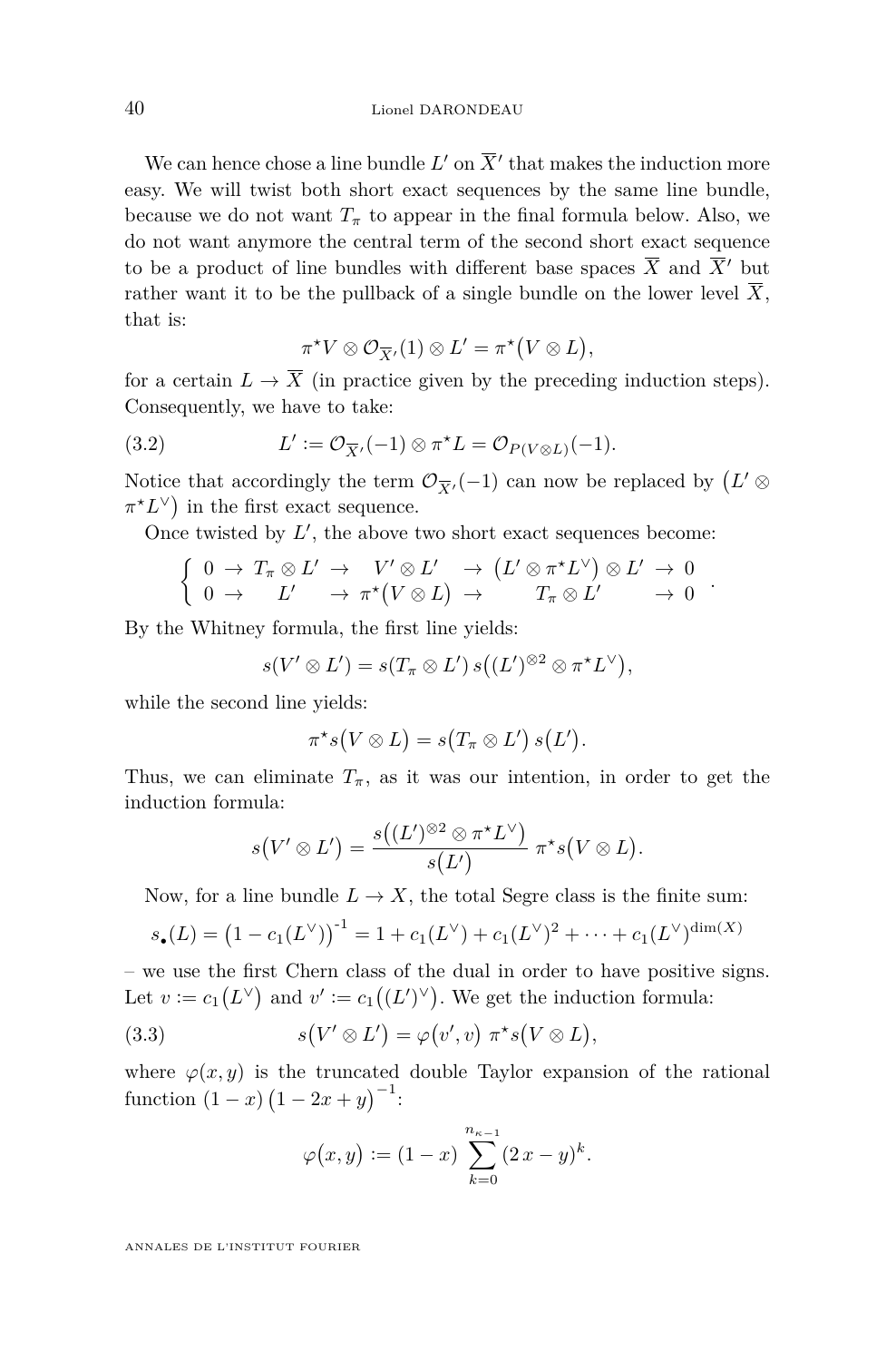Considering [\(3.2\)](#page-12-0), we construct the ad hoc sequence of line bundles  $L_i \rightarrow$  $X_i$  by taking first the tautological line bundle  $L_1 := \mathcal{O}_{\overline{X}_1}(-1)$  of  $V_0$  and then the tautological line bundle of the twisted vector bundle  $V_{i-1} \otimes L_{i-1}$ :

$$
L_i := \mathcal{O}_{\overline{X}_i}(-1) \otimes (\pi_i)^* L_{i-1} = \mathcal{O}_{P(V_{i-1} \otimes L_{i-1})}(-1) \qquad (i=2,...,k).
$$

We will denote by  $v_i$  the first Chern class of the dual of this line bundle:

$$
v_i := c_1(L_i^{\vee}) = c_1(\mathcal{O}_{P(V_{i-1} \otimes L_{i-1})}(1)).
$$

Then, by [\(3.3\)](#page-12-1), on has the following inductive formulas, where, for simplicity, we omit the pullbacks:

$$
s(V_1 \otimes L_1) = \varphi(v_i, 0) s(V_0)
$$
  
and 
$$
s(V_i \otimes L_i) = \varphi(v_i, v_{i-1}) s(V_{i-1} \otimes L_{i-1}), \qquad (i=2,...,k).
$$

Notice that we can reformulate the positivity property  $(2.1)$  by using the more explicit expression of the line bundles *L<sup>i</sup>* :

$$
L_i = \mathcal{O}_{\overline{X}_i}(-1) \otimes \cdots \otimes (\pi_{i,2})^{\star} \mathcal{O}_{\overline{X}_2}(-1) \otimes (\pi_{i,1})^{\star} \mathcal{O}_{\overline{X}_1}(-1) \qquad (i=1,\ldots,\kappa).
$$

and the inversion of these formulas

$$
\mathcal{O}_{\overline{X}_i}(1) = L_i^{\vee} \otimes L_{i-1};
$$

in analogy with  $\mathcal{O}_{\overline{X}_\kappa}(a_1,\ldots,a_\kappa) = a_1 \mathcal{O}_{\overline{X}_1}(-1)^\vee + \cdots + a_\kappa \mathcal{O}_{\overline{X}_\kappa}(-1)^\vee$  consider, a linear combination:

$$
L(a_1,\ldots,a_\kappa):=a_1 L_1^\vee+\cdots+a_\kappa L_\kappa^\vee
$$

of the line bundles  $L_i^{\vee}$ , with non negative coefficients  $a_i$ , such that:

 $a_1 + 2a_2 + \cdots + \kappa a_{\kappa} = m \in \mathbb{N}$ ,

then, the line bundle  $\pi_{\kappa,0}^{\star}L(a_1,\ldots,a_{\kappa})$  may be seen as a certain subbundle of  $E_{\kappa,m} V_0^*$  (log  $D_0$ ) and if:

$$
a_{\kappa-1} > a_{\kappa} \geqslant 1 \quad ; \quad a_i \geqslant 2(a_{i+1} + \dots + a_{\kappa}) \quad (i \leqslant \kappa - 2).
$$

the line bundle  $L(a_1, \ldots, a_\kappa)$  is relatively ample along the fibers of  $\overline{X}_\kappa \to$  $\overline{X}_0$ .

<span id="page-13-0"></span>PROPOSITION 3.4. — For any polynomial in the first Chern classes  $v_1, \ldots, v_{i+1}$  having coefficients in (the pullback of) the cohomology of  $\overline{X}_0$ :

$$
f\in H^{\bullet}(\overline{X}_0)[v_1,\ldots,v_i,v_{i+1}],
$$

the following formula of integration along the fibers of  $\overline{X}_{i+1} \to \overline{X}_i$  holds:

$$
\int_{\overline{X}_{i+1}} f(v_1,\ldots,v_i,v_{i+1}) = \left[t_{i+1}^r\right] \left(\int_{\overline{X}_i} f(v_1,\ldots,v_i,t_{i+1}) s_{1/t_{i+1}}(V_i \otimes L_i)\right).
$$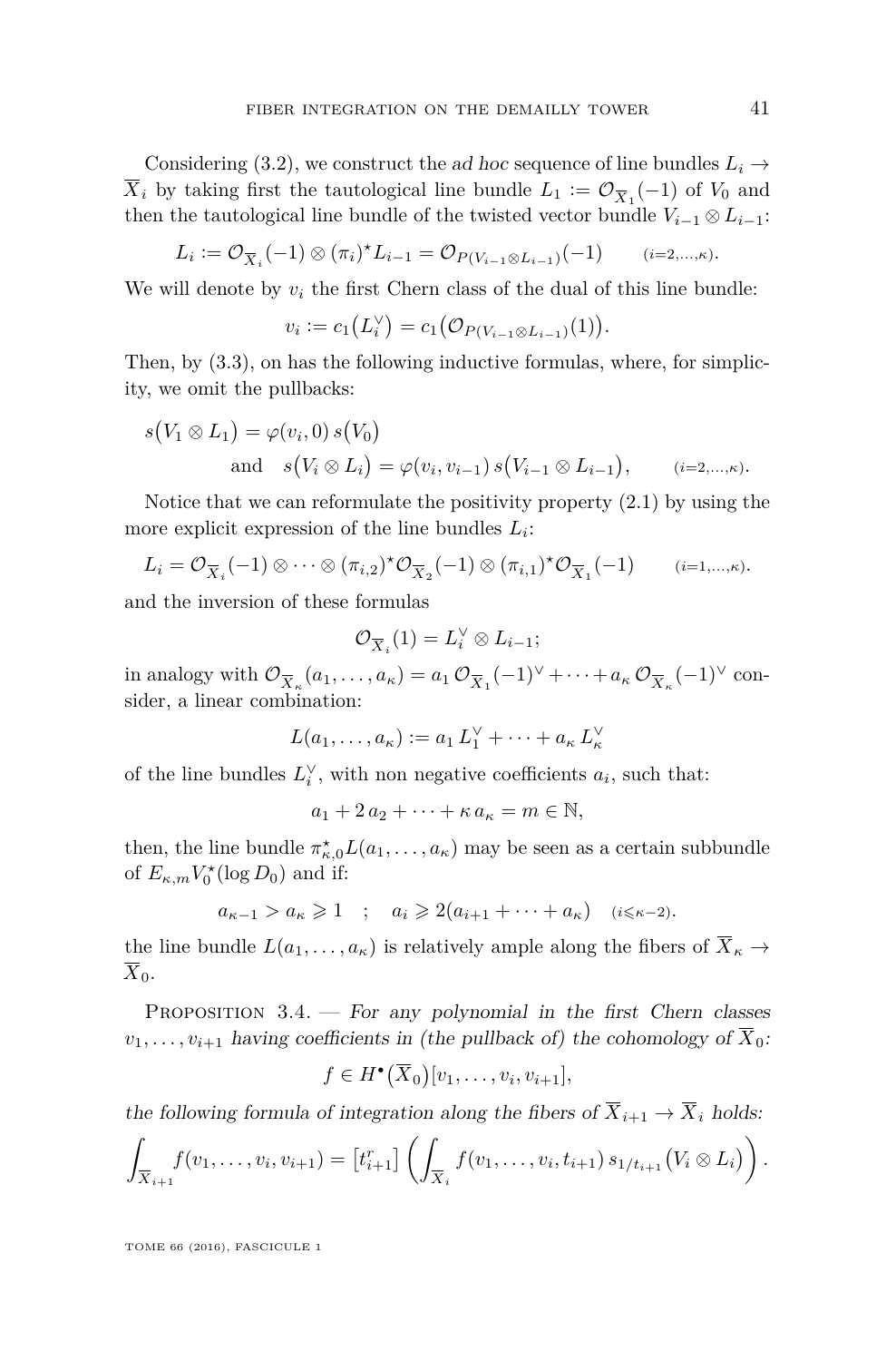Proof. — Firstly, by the Leray-Hirsch theorem:

$$
H^{\bullet}\big(\overline{X}_{0}\big)[v_1,\ldots,v_i,v_{i+1}] = H^{\bullet}\big(\overline{X}_{i+1}\big)
$$

Thus, *f* has values in the cohomology ring of  $\overline{X}_{i+1}$ .

The polynomial *f* is of the form:

$$
f(v_1,\ldots,v_i,v_{i+1})=\sum_{j=0}^{n_{i+1}}(v_{i+1})^j(\pi_{i+1})^*f_j(v_1,\ldots,v_i).
$$

By linearity, the formula will hold for any such sum, if it holds for every monomial:

$$
v_{i+1}^j (\pi_{i+1})^* f_j(v_1,\ldots,v_i).
$$

Recall that the line bundles  $L_i$  are constructed by the inductive formula:

$$
L_{i+1} = \mathcal{O}_{P(V_i)}(-1) \otimes \pi_{i+1}^{\star} L_i = \mathcal{O}_{P(V_i \otimes L_i)}(-1).
$$

Thus, it can be thought of as the tautological line bundle of the projective bundle:

$$
P(V_i \otimes L_i) \simeq P(V_i) =: \overline{X}_{i+1}.
$$

Then the above fiber integration formula [\(3.1\)](#page-11-0) yields at once:

<span id="page-14-0"></span>(\*) 
$$
\int_{\overline{X}_{i+1}} v_{i+1}^j (\pi_{i+1})^* f_j(v_1,\ldots,v_i) = \int_{\overline{X}_i} s_{j-r}(V_i \otimes L_i) f_j(v_1,\ldots,v_i).
$$

In particular, this integral is zero for indices *j* smaller than *r*.

The problem is now to obtain the individual Segre classes from the total Segre class. In that aim, we will use the formalism of generating functions. Recall that, in analogy with Chern polynomial, for a vector bundle  $E \rightarrow$ *X* over a *N* dimensional manifold *X*, we have introduced the generating function  $s_u(E)$  of the Segre classes of *E*, that is:

$$
s_u(E) := s_0(E) + u s_1(E) + u^2 s_2(E) + \cdots + u^N s_N(E).
$$

Then, by taking  $t = 1/u$ , we obtain a Laurent polynomial:

$$
s_{1/t}(E) := \frac{s_0(E)}{t^0} + \frac{s_1(E)}{t^1} + \frac{s_2(E)}{t^2} + \dots + \frac{s_N(E)}{t^N},
$$

in which the  $(j - r)$ -th Segre class involved in the fiber integration appears as the coefficient:

$$
s_{j-r}(E) = [1/t^{j-r}]s_{1/t}(E) = [t^r] (t^j s_{1/t}(E)).
$$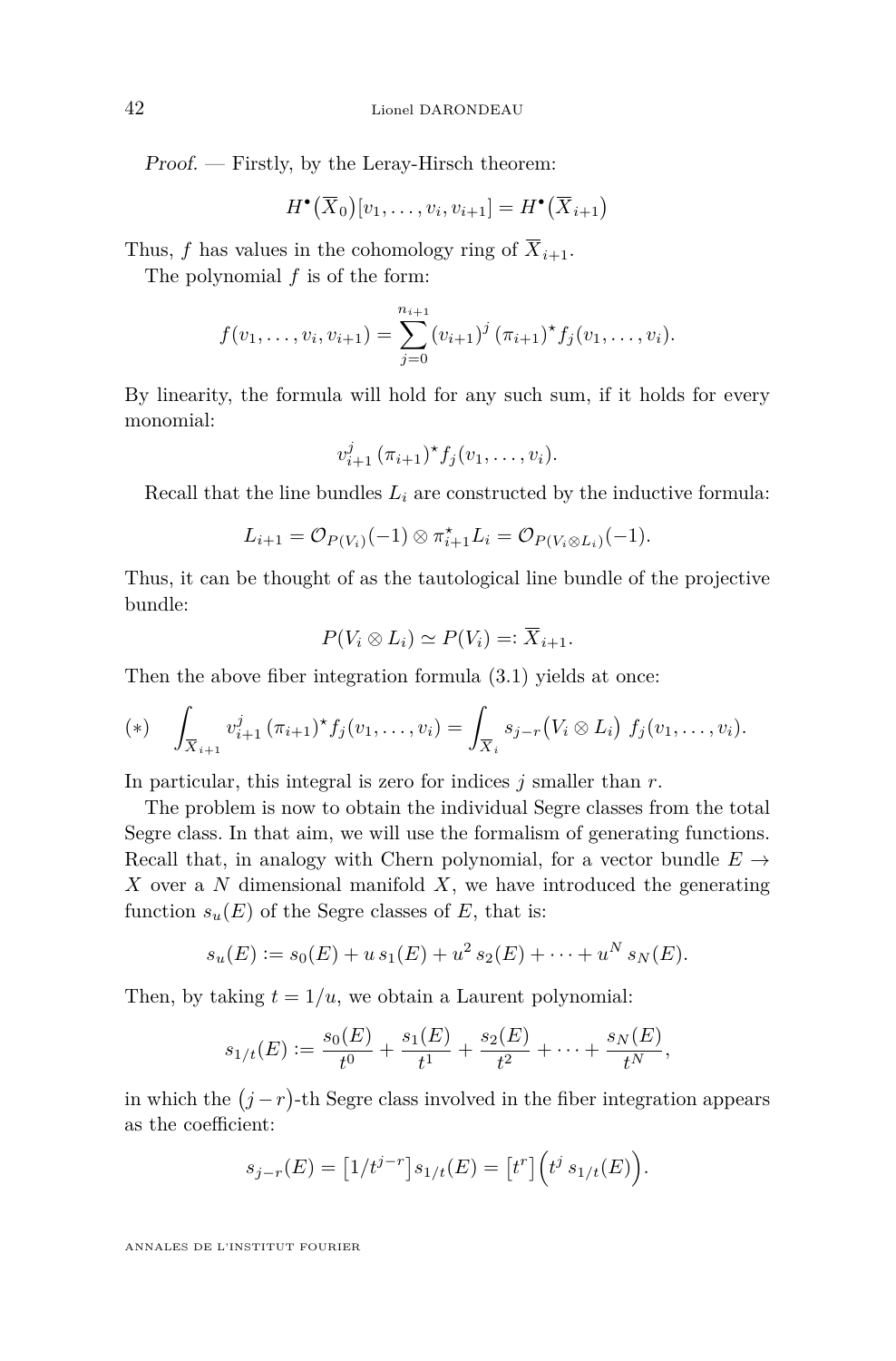Therefore, by replacing in the integration formula ([∗](#page-14-0)):

$$
\int_{\overline{X}_{i+1}} v_{i+1}^j (\pi_{i+1})^* f_j(v_1, \dots, v_i)
$$
\n
$$
= \int_{\overline{X}_i} \left[ t_{i+1}^r \right] \left( t_{i+1}^j s_{1/t_{i+1}} (V_i \otimes L_i) \right) f_j(v_1, \dots, v_i).
$$
\n
$$
= \left[ t_{i+1}^r \right] \left( \int_{\overline{X}_i} t_{i+1}^j f_j(v_i, \dots, v_1) s_{1/t_{i+1}} (V_i \otimes L_i) \right).
$$

Notice that inside of the parenthesis there is the product of a monomial by a Laurent polynomial. Thus, only a finite number of terms are involved and there is no objection to switching the integral and the coefficient extraction.

The obtained formula is exactly the sought formula for the considered monomial:

$$
v_{i+1}^j(\pi_{i+1})^*f_j(v_1,\ldots,v_i),
$$

and this ends the proof.

#### **Iteration of the integration formula**

In order to iterate the fiber integration, we introduce the following formalism: for  $i = 0, 1, \ldots, \kappa$ , we denote by  $\underline{vt}_i$  the  $\kappa$ -tuple obtained from:

$$
\underline{v} := (v_1, \ldots, v_\kappa)
$$

by replacing the last *i* components  $v_{\kappa-i+1}, \ldots, v_{\kappa}$  by the corresponding parameters  $t_{\kappa-i+1}, \ldots, t_{\kappa}$ , *i.e.*:

$$
\underline{vt}_i := (v_1, \ldots, v_{\kappa - i}, t_{\kappa - i + 1}, \ldots, t_\kappa) \qquad (i = 0, 1, \ldots, \kappa).
$$

With this notation the fiber integration formula [\(3.4\)](#page-13-0) just above yields directly, that for any polynomial in the first Chern classes  $v_1, \ldots, v_{i+1}$  having coefficients in (the pullback of) the cohomology of  $\overline{X}_0$ , being a Laurent polynomial in the formal parameters  $t_{i+2}, \ldots, t_{\kappa}$ :

<span id="page-15-0"></span>
$$
f \in H^{\bullet}(\overline{X}_{0})[v_{1},...,v_{i},v_{i+1}][t_{i+2},t_{i+2}^{1},...,t_{\kappa},t_{\kappa}^{1}],
$$

the following formula of integration along the fibers of  $\overline{X}_{i+1} \to \overline{X}_i$  holds:

$$
(3.5) \qquad \int_{\overline{X}_i} f(v t_{\kappa - i}) = [t_i^r] \int_{\overline{X}_{i-1}} f(v t_{\kappa - i+1}) s_{1/t_i} (V_{i-1} \otimes L_{i-1}).
$$

Notice that in the above formula the form of the polynomial appearing in the integrand:

$$
f(\underline{vt}_{\kappa-i+1}) s_{1/t_i} (V_{i-1} \otimes L_{i-1}) \in H^{\bullet}(\overline{X}_0)[v_1,\ldots,v_i][t_{i+1},t_{i+1}^{-1},\ldots,t_{\kappa},t_{\kappa}^{-1}],
$$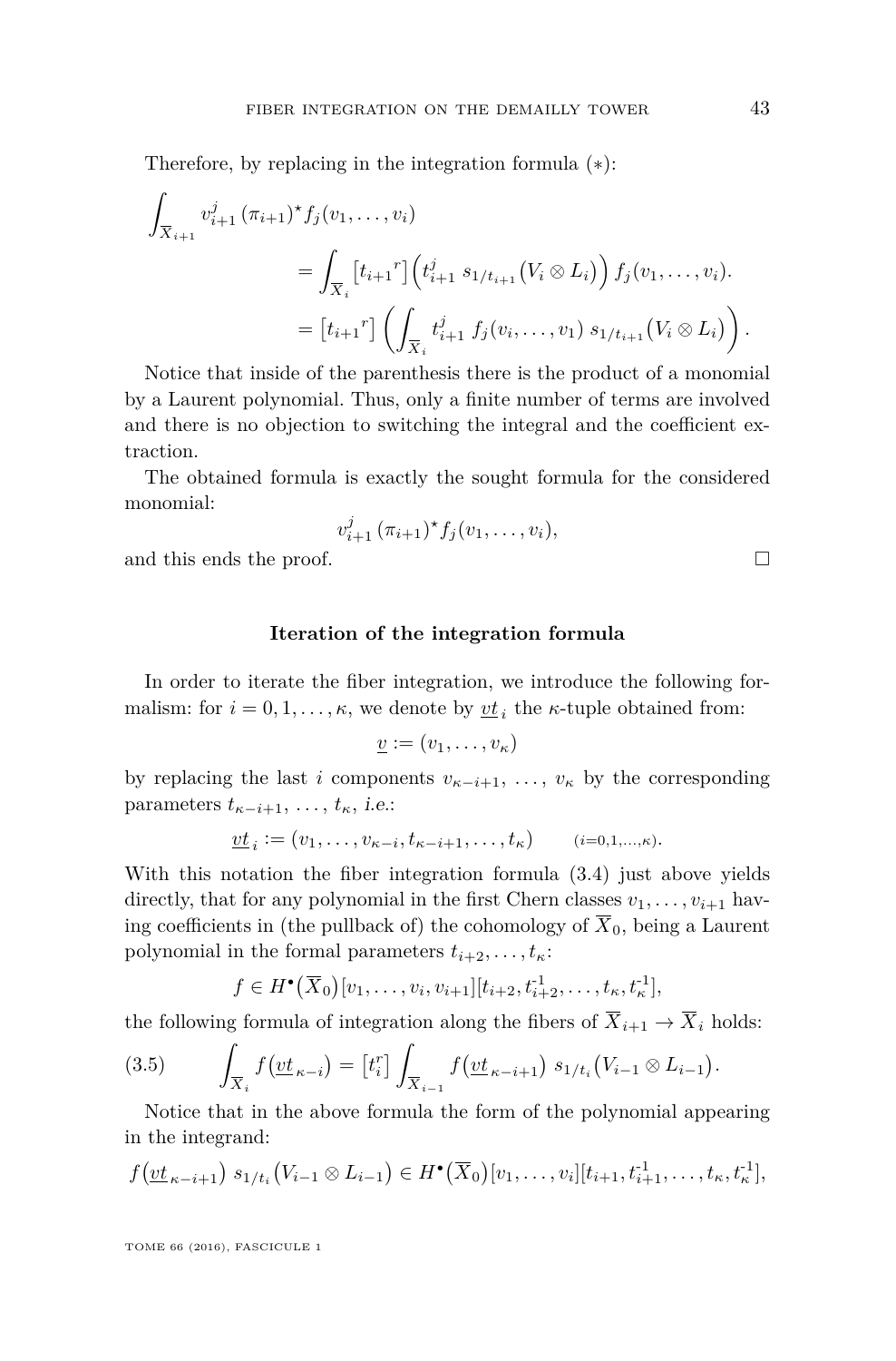allows to iterate this formula in order to integrate along the fibers of  $\overline{X}_{i-1} \rightarrow \overline{X}_{i-2}$ . For short, we denote the appearing polynomial rings by:

$$
\Lambda[\underline{vt}_{\kappa-i}] := H^{\bullet}(\overline{X}_0)[v_1,\ldots,v_i][t_{i+1},t_{i+1}^{-1},\ldots,t_{\kappa},t_{\kappa}^{-1}] \quad (i=0,1,\ldots,\kappa).
$$

One has thus:

$$
\Lambda[\underline{vt}_0] = H^{\bullet}(\overline{X}_0)[\underline{v}] = H^{\bullet}(\overline{X}_{\kappa}) \quad \text{and} \quad \Lambda[\underline{vt}_{\kappa}] = H^{\bullet}(\overline{X}_0)[\underline{t}, \underline{t}^{-1}].
$$

We have first to investigate the dependence with respect to  $v_i$  of the appearing power series  $s_{1/t_{i+1}}(V_i \otimes L_i)$ . The induction formula [\(3.1\)](#page-11-0) precisely provides us with this information. Thanks to it, we can split the power series  $s_{1/t}(V_i \otimes L_i)$  in two parts:

$$
s_{1/t_j}(V_i \otimes L_i) = \underbrace{\varphi\left(\frac{v_i}{t_j}, \frac{v_{i-1}}{t_j}\right)}_{\in \Lambda[\underline{vt}_{\kappa-i}]} \underbrace{s_{1/t_j}(V_{i-1} \otimes L_{i-1})}_{\in \Lambda[\underline{vt}_{\kappa-i+1}]},
$$

or for  $i = 1$ :

$$
s_{1/t_j}(V_1 \otimes L_1) = \underbrace{\varphi\left(\frac{v_1}{t_j}, 0\right)}_{\in \Lambda[\underline{vt}_{\kappa-1}]} \underbrace{s_{1/t_j}(V_0 \otimes L_0)}_{\in H^{\bullet}(\overline{X}_0)[\underline{t}, \underline{t}^1]}.
$$

the first of which depends on  $v_i$  whereas the second does not.

Write for short:

$$
\Phi_{k,l}(t_1,\ldots,t_\kappa):=\varphi\bigg(\frac{t_k}{t_l},\frac{t_{k-1}}{t_l}\bigg)\qquad(k=2,\ldots,\kappa-1,\ k+1\leq l\leqslant\kappa),
$$

and:

$$
\Phi_{1,l}(t_1,\ldots,t_\kappa):=\varphi\bigg(\frac{t_1}{t_l},0\bigg)\qquad(2\leq l\leqslant\kappa),
$$

in such way that, for any two positive integers  $k < l$ :

$$
(3.6) \t s_{1/t_l}(V_k \otimes L_k) = \Phi_{k,l}(\underline{vt}_k) s_{1/t_l}(V_{k-1} \otimes L_{k-1}) \t (1 \le k < l \le \kappa).
$$

Let  $\Phi_i$  be the product of the terms in the *i* last lines of the array:



that is the product of  $(i(i-1)/2)$  terms:

$$
\Phi_i(t_1,\ldots,t_\kappa) := \prod_{\kappa-i+1 \leqslant k < l \leqslant \kappa} \Phi_{k,l}(t_1,\ldots,t_\kappa).
$$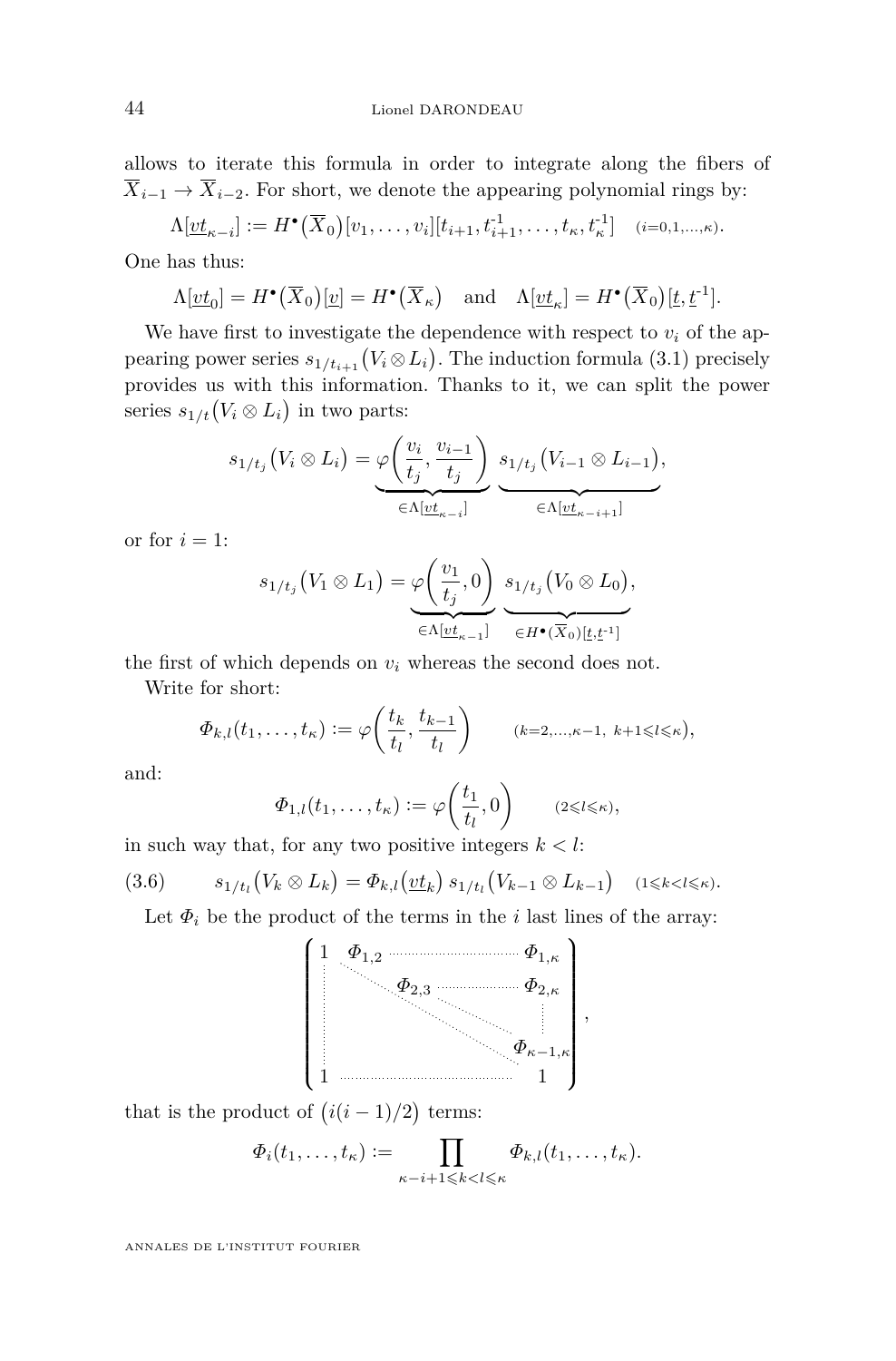As an example,  $\Phi_1(t_1, ..., t_{\kappa}) = 1$ .

The following lemma will be used in order to isolate the variable  $v_{\kappa-i}$ , that is to eliminate after the *i*-th step of the fiber integration.

<span id="page-17-1"></span>LEMMA 3.7 (Isolation of  $v_{\kappa-i}$ ). — For any  $i = 0, 1, \ldots, \kappa - 1$  one has the following relation between  $\Phi_i$  and  $\Phi_{i+1}$ :

$$
\Phi_i(\underline{vt}_i) \prod_{j=\kappa-i+1}^{\kappa} s_{1/t_j} (V_{\kappa-i} \otimes L_{\kappa-i})
$$
  
= 
$$
\Phi_{i+1}(\underline{vt}_i) \prod_{j=\kappa-i+1}^{\kappa} s_{1/t_j} (V_{\kappa-(i+1)} \otimes L_{\kappa-(i+1)}).
$$

Proof. — Recall the induction formula displayed above:

$$
\frac{s_{1/t_j}(V_i \otimes L_i)}{s_{1/t_j}(V_{i-1} \otimes L_{i-1})} = \Phi_{i,j}(\underline{vt}_{\kappa-i}).
$$

Thus, one has:

$$
\frac{\prod_{j=\kappa-i+1}^{\kappa} s_{1/t_j} (V_{\kappa-i} \otimes L_{\kappa-i})}{\prod_{j=\kappa-i+1}^{\kappa} s_{1/t_j} (V_{\kappa-(i+1)} \otimes L_{\kappa-(i+1)})} = \prod_{j=\kappa-i+1}^{\kappa} \Phi_{\kappa-i,j} (\underline{vt}_{\kappa-i}).
$$

Now, by definition of  $\Phi_i$  and  $\Phi_{i+1}$ :

$$
\frac{\Phi_{i+1}}{\Phi_i}\left(\underline{v}\underline{t}_{\kappa-i}\right)=\frac{\prod_{\kappa-i\leqslant k
$$

Hence, we get the announced result.

Notice that in the right hand side of the obtained formula, only the first factor depends on  $v_{\kappa-i}$ .

This result is given by anticipation of the proof of main theorem [\(3.8\)](#page-17-0). However we can already notice that, e.g.:

$$
\Phi_1(\underline{vt}_1)\prod_{j=\kappa-1+1}^{\kappa} s_{1/t_j}(V_{\kappa-i}\otimes L_{\kappa-i})=s_{1/t_\kappa}(V_{\kappa-1}\otimes L_{\kappa-1}),
$$

is the term appearing in the first step of the fiber integration.

<span id="page-17-0"></span>THEOREM 3.8 (Fiber Integration on the Demailly tower). — Any polynomial:

$$
f \in H^{\bullet}(\overline{X}_0, V_0)[t_1, \ldots, t_{\kappa}],
$$

in  $\kappa$  variables  $t_1, \ldots, t_\kappa$ , with coefficients in the cohomology ring  $H^{\bullet}(\overline{X}_0, V_0)$ , yields a cohomology class:

$$
f(\underline{v})=f(v_1,\ldots,v_\kappa)\in H^\bullet(\overline{X}_\kappa),
$$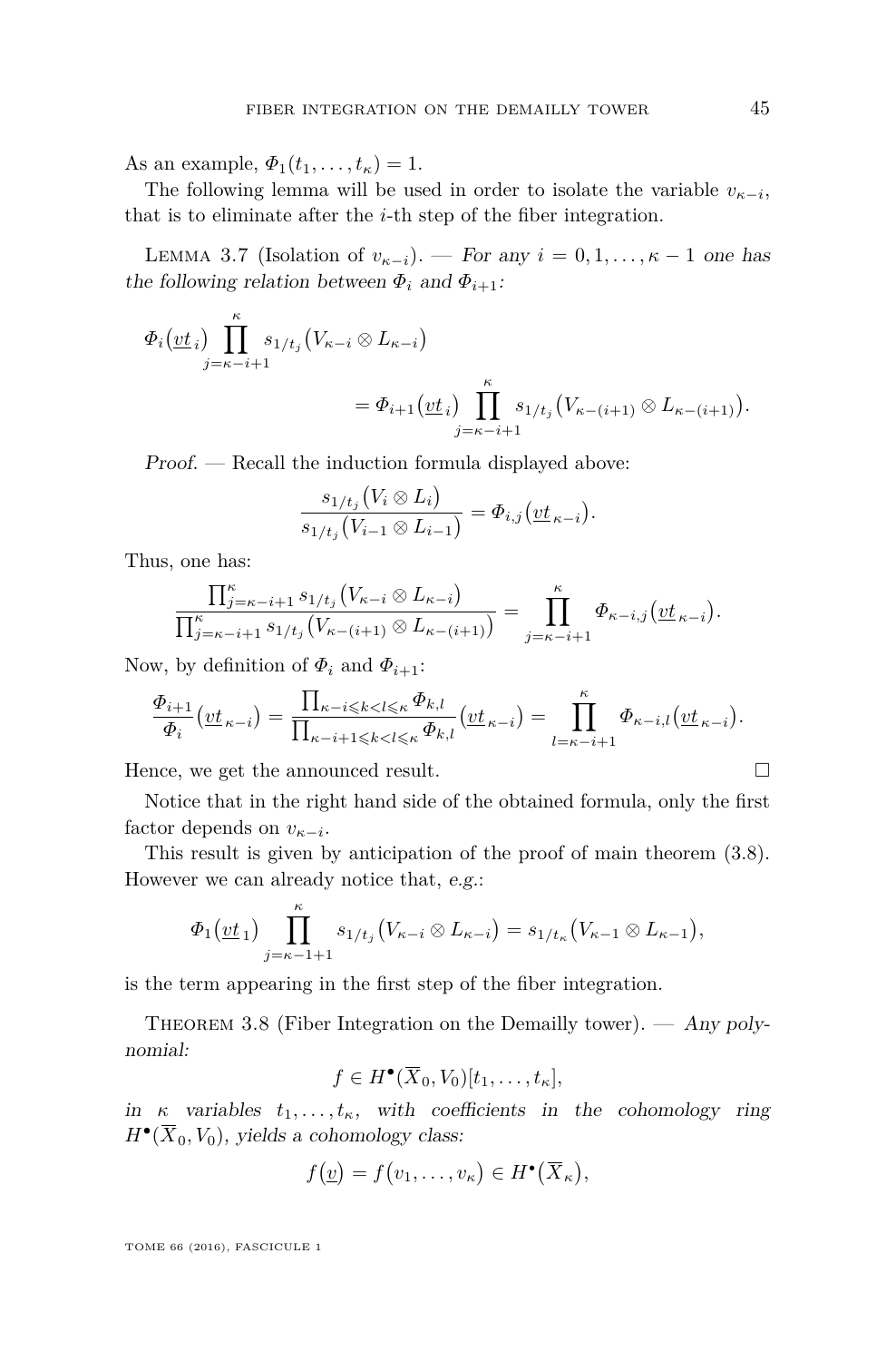that can be integrated along the fibers of the projective bundle  $\overline{X}_{\kappa}\rightarrow \overline{X}_{0}$ according to the formula:

$$
\int_{\overline{X}_{\kappa}} f(\underline{v}) = [t_1^r \cdots t_{\kappa}^r] \bigg( \Phi_{\kappa}(\underline{t}) \int_{\overline{X}_0} f(\underline{t}) s_{1/t_1}(V_0) \cdots s_{1/t_{\kappa}}(V_0) \bigg).
$$

Proof. — We will prove by induction that for  $i = 0, 1, \ldots, \kappa$ , one has:

$$
\int_{\overline{X}_{\kappa}} f(\underline{v}) = \left[ t_{\kappa - i + 1}^r \cdots t_{\kappa}^r \right] \int_{\overline{X}_{\kappa - i}} f_i(\underline{v} \underline{t}_i),
$$

with:

$$
f_i(\underline{vt}_i) := f(\underline{vt}_i) \Phi_i(\underline{vt}_i) \prod_{k=\kappa-i+1}^{\kappa} s_{1/t_k}(V_{\kappa-i} \otimes L_{\kappa-i}).
$$

Then, for  $i = \kappa$ :

$$
\int_{\overline{X}_{\kappa}} f(\underline{v}) = [t_1^r \cdots t_{\kappa}^r] \int_{\overline{X}_0} f_{\kappa}(\underline{t}),
$$

with:

$$
f_{\kappa}(\underline{t}) := f(\underline{t}) \Phi_{\kappa}(\underline{t}) \prod_{k=1}^{\kappa} s_{1/t_k} (V_0 \otimes L_0).
$$

That is the desired formula because  $L_0 = \mathcal{O}_{\overline{X}_0}$ .

For  $i = 0$ , this is tautological. Now, assume that the formula holds for the index *i*, that is to say:

(\*) 
$$
\int_{\overline{X}_{\kappa}} f(\underline{v}) = [t_{\kappa-i+1}^r \cdots t_{\kappa}^r] \int_{\overline{X}_{\kappa-i}} f_i(\underline{v}t_i),
$$

According to lemma  $(3.7)$ ,  $f_i$  can also be written:

$$
f_i(\underline{vt}_i) = f(\underline{vt}_i) \Phi_{i+1}(\underline{vt}_i) \prod_{\substack{k=\kappa-i+1}}^{\kappa} s_{1/t_k}(V_{\kappa-(i+1)} \otimes L_{\kappa-(i+1)}).
$$

Now applying lemma [\(3.5\)](#page-15-0):

$$
\int_{\overline{X}_{\kappa-i}} f_i(\underline{vt}_i) = [t_{\kappa-i}^r] \int_{\overline{X}_{\kappa-i-1}} f_i(\underline{vt}_{i+1}) s_{1/t_{\kappa-i}}(V_{\kappa-(i+1)} \otimes L_{\kappa-(i+1)}).
$$

It remains to state that:

$$
f_i(\underbrace{vt}_{i+1}) s_{1/t_{\kappa-i}}(V_{\kappa-(i+1)} \otimes L_{\kappa-(i+1)}) =
$$
  
\n
$$
f(\underbrace{vt}_{i+1}) \Phi_{i+1}(\underbrace{vt}_{i+1}) \prod_{k=\kappa-i+1}^{\kappa} s_{1/t_k}(V_{\kappa-(i+1)} \otimes L_{\kappa-(i+1)})
$$
  
\n
$$
s_{1/t_{\kappa-i}}(V_{\kappa-(i+1)} \otimes L_{\kappa-(i+1)})
$$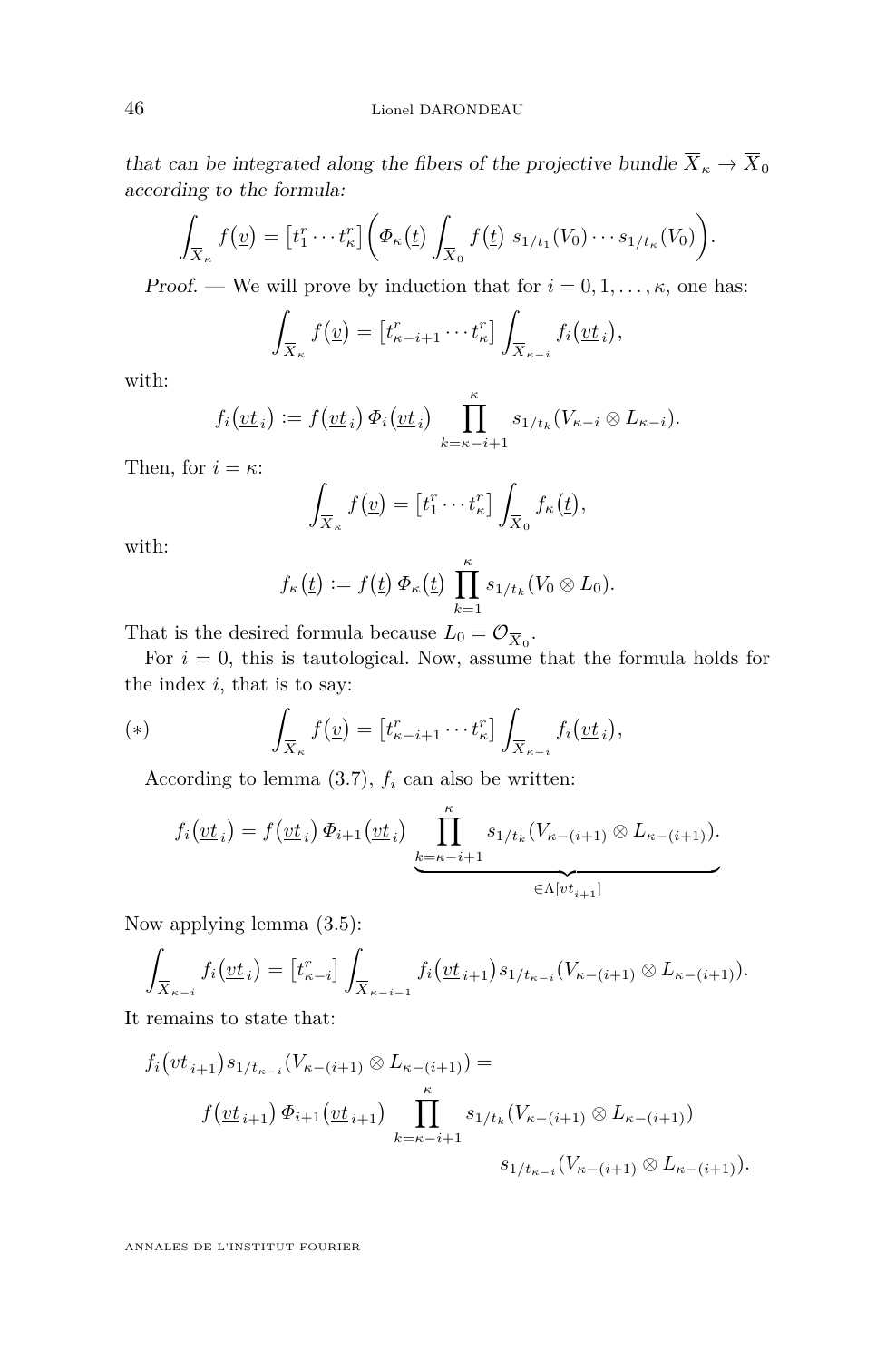Here, we recognize the expression:

$$
f_{i+1}(\underline{vt}_{i+1}) = f(\underline{vt}_{i+1}) \Phi_{i+1}(\underline{vt}_{i+1}) \prod_{k=\kappa-i}^{\kappa} s_{1/t_k}(V_{\kappa-(i+1)} \otimes L_{\kappa-(i+1)}).
$$

Thus, we can replace the integrand in order to get:

$$
\int_{\overline{X}_{\kappa-i}} f_i(\underline{vt}_i) = \left[t_{\kappa-i}^r\right] \int_{\overline{X}_{\kappa-i-1}} f_{i+1}(\underline{vt}_{i+1}).
$$

Using the induction hypothesis (∗), one finally gets the desired formula, for the index  $i + 1$ :

$$
\int_{\overline{X}_{\kappa}} f(\underline{v}) = \left[ t_{\kappa-i+1}^r \cdots t_{\kappa}^r \right] \int_{\overline{X}_{\kappa-i}} f_i(\underline{v} \underline{t}_i)
$$
\n
$$
= \left[ t_{\kappa-i}^r \cdots t_{\kappa}^r \right] \int_{\overline{X}_{\kappa-(i+1)}} f_{i+1}(\underline{v} \underline{t}_{i+1}).
$$

This complete the proof.

#### **Laurent series expansion of rational functions**

Before going further, we give now more details about the Laurent series expansion mentioned above in the introduction (page [33\)](#page-4-0).

In the univariate case, we will denote by  $K(\ell)$  the space of Laurent series. Equipped with the Cauchy product, it becomes a field. Indeed, the following geometric series formula is valid in the ring of formal power series:

$$
(1 - X)^{-1} = \sum_{i \geq 0} X^i,
$$

and it allows to define the formal inverse (for the Cauchy product) of any Laurent series of the form:

<span id="page-19-0"></span>
$$
\varPsi = \sum_{i \geqslant N} \varPsi_i \, t^i
$$

with initial coefficient  $\Psi_N \neq 0$ , as follows:

(3.9) 
$$
\Psi^{-1} = \frac{1}{\Psi_N t^N} \sum_{k \geq 0} \left( - \sum_{j \geq 1} \frac{\Psi_{N+j}}{\Psi_N} t^j \right)^k,
$$

because the computation of the coefficient of any power of *t* in the later expression involves only a finite number of appearing *k*-th powers. The result is indeed a Laurent series, since its support is visibly bounded from below.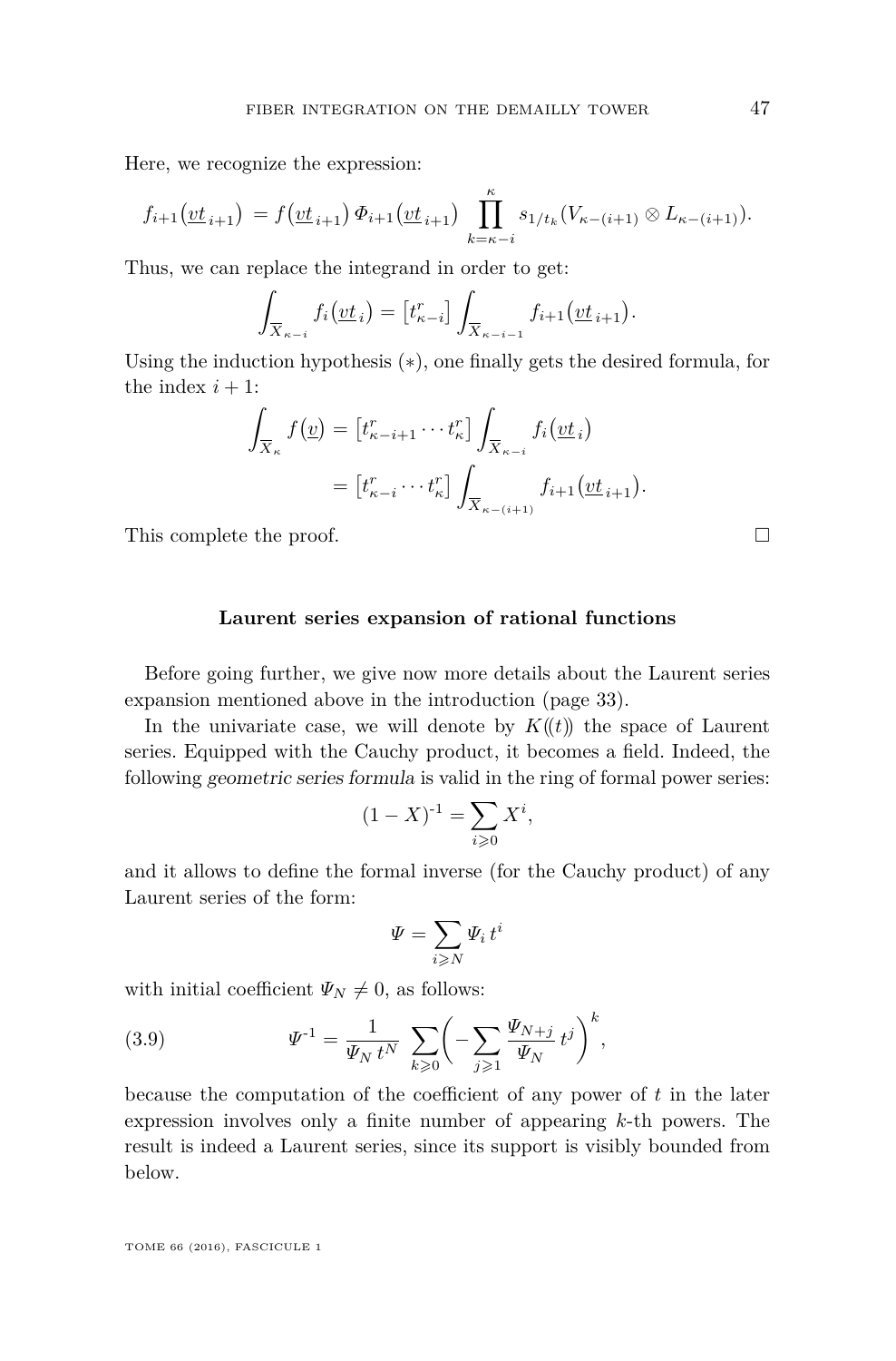A direct consequence is that any rational function enjoys a natural Laurent expansion. Indeed, the support of a polynomial  $Q \in K[t]$ , considered as a formal series, is finite. Thus, it is naturally a Laurent series. Then, by formula [\(3.9\)](#page-19-0) above, we can construct a formal inverse of *Q* in the field of Laurent series. Now, any rational function of the form:

$$
\frac{P(t)}{Q(t)} = P(t) Q^{-1}(t),
$$

with also  $P \in R[t]$ , can be expanded as a Laurent series: it suffices to use the multiplication rule [\(1.1\)](#page-4-0) in order to compute the product (in the field of Laurent series) of the numerator  $P$  by the formal inverse  $^{\prime\prime}Q^{-1}$ <sup>\*</sup> obtained after using the expansion rule [\(3.9\)](#page-19-0). This yields an injective morphism of fields:

$$
\Psi^0 \colon K(t) \hookrightarrow K(\!(t)\!),
$$

that we call Laurent expansion of rational functions at the origin.

In the multivariate case, in order to unequivocally expand a rational function of several variables  $t_1, \ldots, t_\kappa$  under the form of a generalized Laurent series, it is necessary to assign at first a total ordering to the variables  $t_i$  (consider the example of  $(t_1 - t_2)^{-1}$ ). Then, working step by step in the univariate setting (taking account of the ordering of the variables), one easily convinces oneself that the successive series expansions at zero yield an injective morphism of fields:

$$
\Psi^0\colon K(t_{\kappa})(t_{\kappa-1})\dots(t_1)\hookrightarrow K(\!(t_{\kappa})\!)(\!(t_{\kappa-1})\!)\dots(\!(t_1)\!),
$$

that we call Laurent expansion of rational functions at the origin, under the assumption  $t_1 \ll \cdots \ll t_{\kappa-1} \ll t_{\kappa} \ll 1$ . The map  $\Psi^0$  is indeed injective because its image contains only summable series, therefore its left inverse is the successive summation for  $t_k, t_{k-1}, \ldots, t_1$ .

Here, the notation  $t_1 \ll t_2 \ll \cdots \ll t_{\kappa} \ll 1$  express the idea that for two integers  $k < k'$  the variable  $t_k$  is infinitely smaller than any (positive or negative) power of the variable  $t_{k}$ . To compute the iterated Laurent series expansion of a rational function  $Q \in K(t_1, \ldots, t_{\kappa})$ , we first expand *Q* at the origin as a rational function of  $t_1$ , formally considering any rational expression made of constants of *K*, and variables  $t_2, \ldots, t_k$  as elements of the field of coefficients. Then, when expanding the coefficients of the resulting series, we forget  $t_1$  and we have:  $t_2 \ll t_3 \ll \ldots t_{\kappa} \ll 1$ . We iterate the procedure until we get  $t_{\kappa} \ll 1$ , that is the one-dimensional case.

Thus, an element of the ring:

$$
K\langle\langle t_1,\ldots,t_\kappa\rangle\rangle:=K(\langle t_\kappa\rangle)(\langle t_{\kappa-1}\rangle)\ldots(\langle t_1\rangle),
$$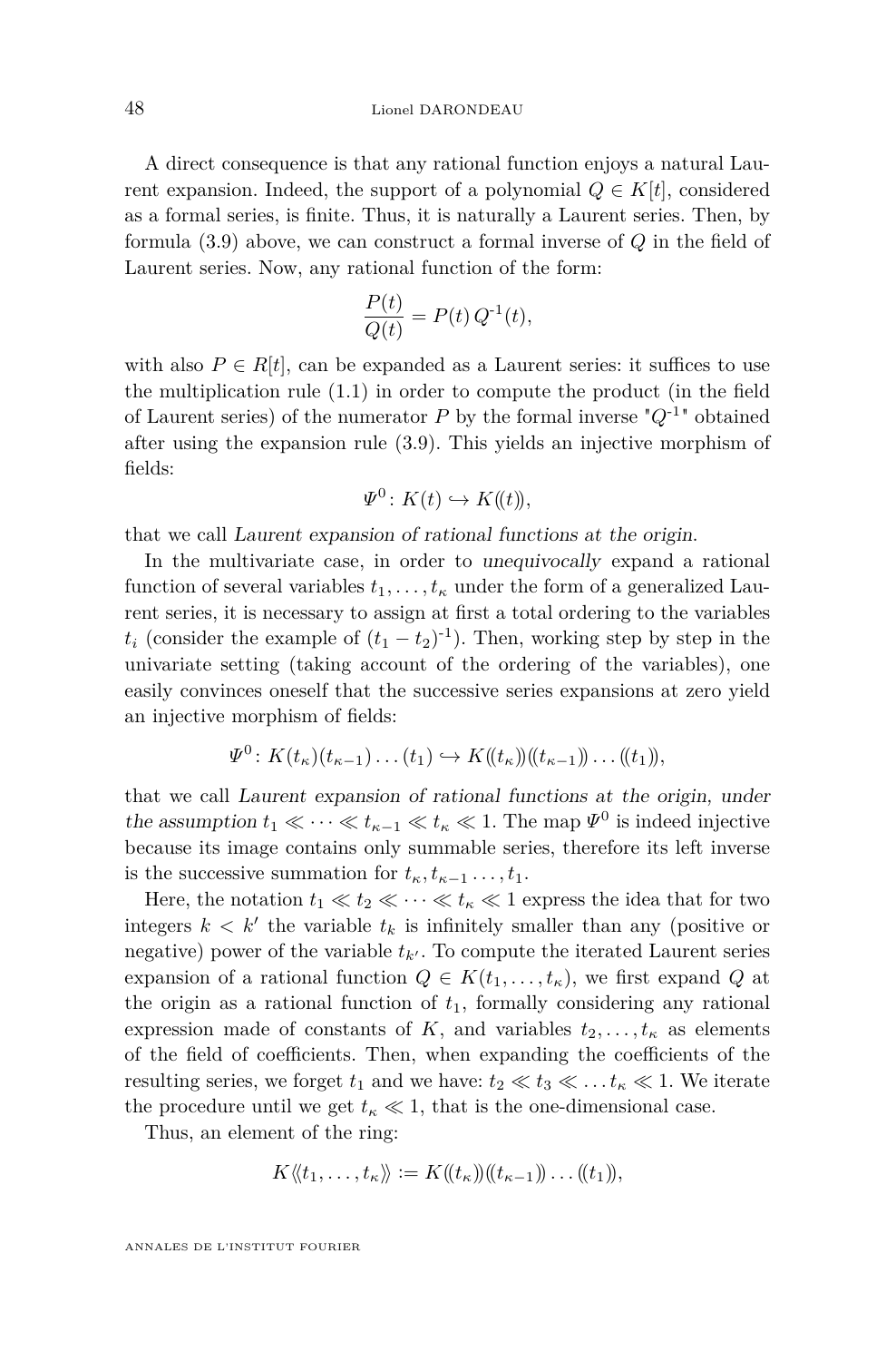should be seen as a Laurent series in *t*<sup>1</sup> whose coefficients are Laurent series in  $t_2$  whose coefficients are Laurent series in  $t_3$  and so on... Accordingly such an element is called an iterated Laurent series.

It is a bigger space than the space of multivariate Laurent series. A formal series  $\Psi$  is an element of  $K\langle\langle t_1,\ldots,t_\kappa\rangle\rangle$  if and only if its support is well ordered for the lexicographic order. This condition is clearly weaker than to be bounded from below for the standard product order on Z *κ* (consider again the example of  $(t_1 - t_2)^{-1}$ ).

We can extend the coefficient extraction operator to the field of rational functions  $K(t_1, \ldots, t_{\kappa})$  by using the injection  $\Psi^0$ . For a rational function  $Q \in K(t_1, \ldots, t_{\kappa})$ , we always imply the assumption  $t_1 \ll \cdots \ll t_{\kappa} \ll 1$  and we define the coefficient extraction operator:

$$
[t_1^{i_1} \cdots t_{\kappa}^{i_{\kappa}}](Q) := [t_1^{i_1} \cdots t_{\kappa}^{i_{\kappa}}](\Psi^0(Q)).
$$

This convention in turn allows us to define the (Cauchy) product of a rational function by an iterated Laurent series, by using the same formalism as in [\(1.1\)](#page-4-0).

#### **Integration formula**

We are now in position to state a more tractable version of formula  $(3.8)$ :

THEOREM 3.10 (Fiber Integration on the Demailly tower). — For any polynomial:

$$
f \in H^{\bullet}(\overline{X}_0, V_0)[t_1, \ldots, t_{\kappa}],
$$

in  $\kappa$  variables  $t_1, \ldots, t_\kappa$ , with coefficients in the cohomology ring  $H^{\bullet}(\overline{X}_0, V_0)$ , having total degree at most  $n_{\kappa}$ , the cohomology class:

$$
f(\underline{v})=f(v_1,\ldots,v_\kappa)\in H^\bullet(\overline{X}_\kappa),
$$

can be integrated along the fibers of the projective bundle  $\overline{X}_{\kappa} \to \overline{X}_0$  according to the formula:

$$
\int_{\overline{X}_{\kappa}} f(\underline{v}) = [t_1^r \cdots t_{\kappa}^r] \bigg( \Phi_{\kappa}(\underline{t}) \int_{\overline{X}_0} f(\underline{t}) s_{1/t_1}(V_0) \cdots s_{1/t_{\kappa}}(V_0) \bigg),
$$

where  $\Phi_{\kappa}$  is the universal rational function:

$$
\Phi_{\kappa}(t_1, ..., t_{\kappa}) = \prod_{1 \leq i < j \leq \kappa} \frac{t_j - t_i}{t_j - 2t_i} \prod_{2 \leq i < j \leq \kappa} \frac{t_j - 2t_i}{t_j - 2t_i + t_{i-1}}.
$$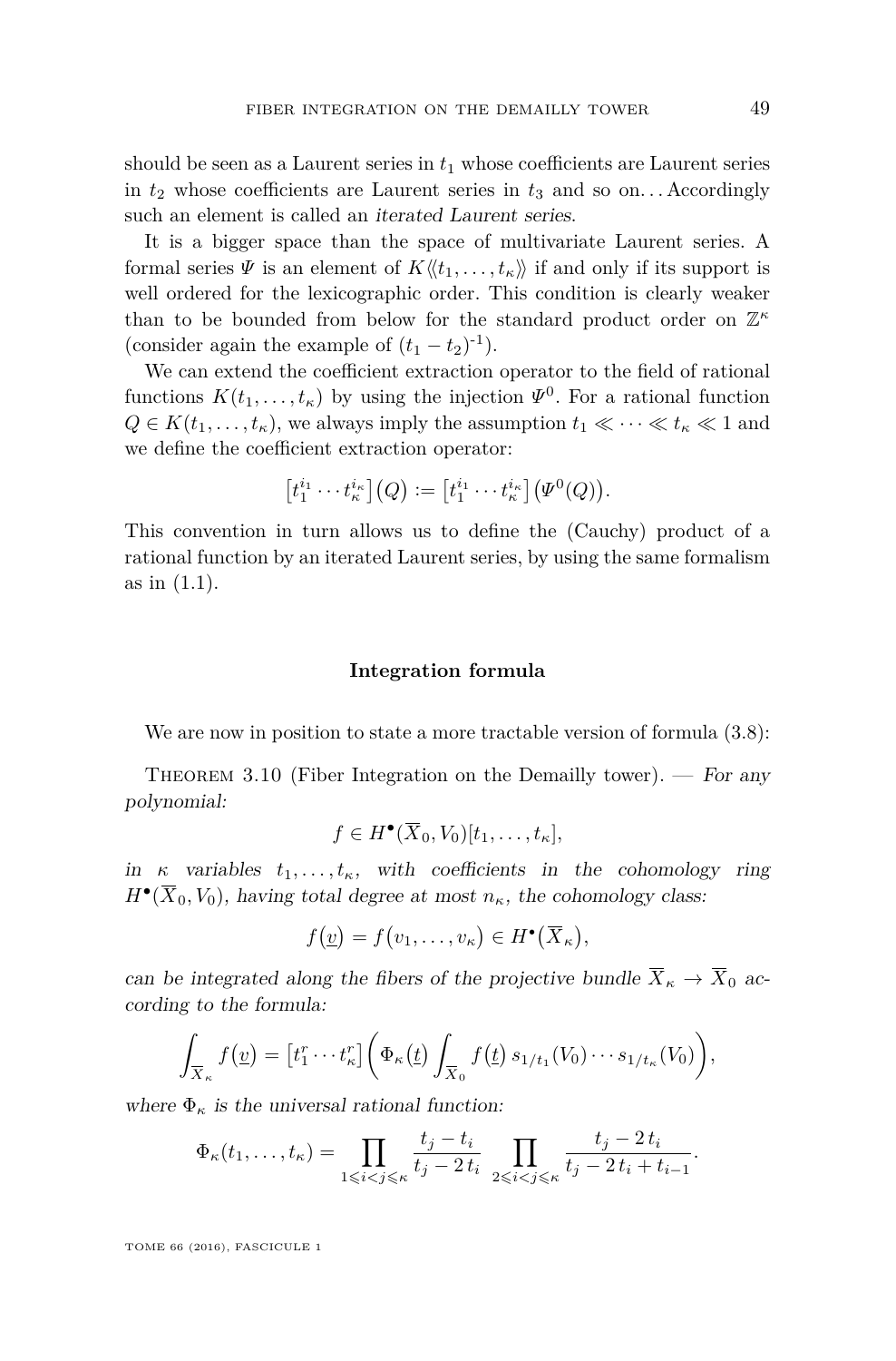Proof. — The product  $\Phi_{\kappa}$  can be reshaped as follows:

$$
\Phi_{\kappa}(t_1,\ldots,t_{\kappa}) = \prod_{j=2}^{\kappa-1} \underbrace{\frac{t_j - t_1}{t_j - 2t_1}}_{\Phi_{1,j}(\underline{t})} \prod_{i=2}^{j-1} \underbrace{\frac{t_j - t_i}{t_j - 2t_i + t_{i-1}}}_{\Phi_{i,j}(\underline{t})}.
$$

For  $1 \leq i < j \leq \kappa - 1$ , let:

$$
R_{i,j}(\underline{t}) := \Psi^0(\Phi_{i,j}(\underline{t})) - \Phi_{i,j}(\underline{t}).
$$

By coming back to the definitions, it is immediate to see that these remainders are:

$$
R_{1,j}(t) = \left(1 - \frac{t_i}{t_j}\right) \sum_{k > n_{\kappa-1}} \frac{(2t_i)^k}{t_j^k}
$$
  
and 
$$
R_{i,j}(t) = \left(1 - \frac{t_i}{t_j}\right) \sum_{k > n_{\kappa-1}} \frac{(2t_i - t_{i-1})^k}{t_j^k} \quad (2 \le i < j \le \kappa - 1).
$$

Noteworthy, the supports of these remainders satisfy:

$$
\mathrm{supp}\, R_{i,j} \subset \big\{ (i_1,\ldots,i_\kappa) \colon i_j < -n_{\kappa-1} \big\} \cap \bigcap_{k > j} \big\{ (i_1,\ldots,i_\kappa) \colon i_k = 0 \big\}.
$$

One can write:

$$
\Psi^{0}(\Phi(\underline{t})) = \prod_{\text{entries}} \begin{pmatrix} 1 & \phi_{1,2} + R_{1,2} & \cdots & \phi_{1,\kappa} + R_{1,\kappa} \\ \vdots & \ddots & \ddots & \vdots \\ \vdots & \ddots & \ddots & \vdots \\ 1 & \cdots & \ddots & \ddots & \vdots \\ 1 & \cdots & \cdots & \cdots & \ddots & \vdots \\ \end{pmatrix}
$$

*.*

We clean inductively this array of the remainder in the *k*-th column. Let  $\text{array}_j$  be the array deduced from the above array by dropping the remainders in the *j* last columns. We will show that:

$$
\left[t_1^r\cdots t_\kappa^r\right] \left(\prod \text{array}_j I(t_1,\ldots,t_\kappa)\right) = \left[t_1^r\cdots t_\kappa^r\right] \left(\prod \text{array}_{j+1} I(t_1,\ldots,t_\kappa)\right)
$$

where:

$$
I(t_1,\ldots,t_\kappa) := \int_{\overline{X}_0} f(t_1,\ldots,t_\kappa) s_{1/t_1}(V_0) \cdots s_{1/t_\kappa}(V_0).
$$

We generalize the notation  $I(t_1, \ldots, t_{\kappa})$  by setting:

$$
I(t_1,\ldots,t_i) := \left[t_{i+1}^r \cdots t_{\kappa}^r\right] \left(I(\underline{t}) \prod_{k=i+1}^{\kappa-1} \prod_{j=1}^{k-1} \Phi_{j,k}(\underline{t})\right) \qquad (i=0,1,\ldots,\kappa).
$$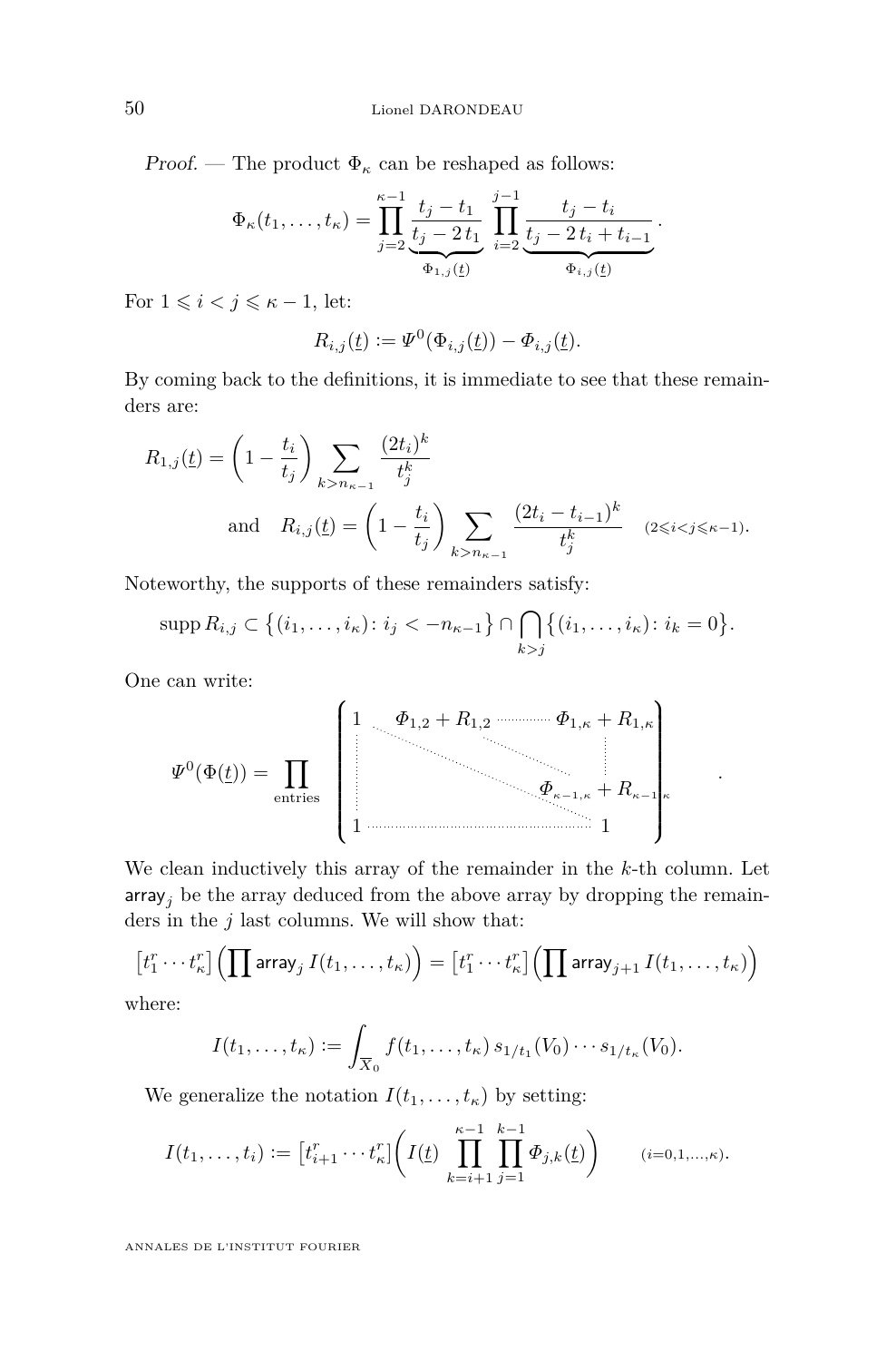Then we claim (find the proof below):

$$
\mathrm{supp}\, I(t_1,\ldots,t_{\kappa-j})\subset \big\{(i_1,\ldots,i_{\kappa-j})\colon i_{\kappa-j}\leqslant n_{\kappa}\big\}.
$$

On the other hand, one is easily convinced that:

$$
\prod \text{array}_{j} = \prod \text{array}_{j+1} + R_j \prod_{l=\kappa-j+1}^{\kappa-1} \prod_{k=1}^{l-1} \Phi_{k,l}(\underline{t}),
$$

where  $R_j$  is a given series such that:

$$
\mathrm{supp}\, R_j(t_1,\ldots,t_{\kappa-j})\subset \big\{(i_1,\ldots,i_{\kappa-j})\colon i_{\kappa-j}<-n_{\kappa-1}\big\}.
$$

It is now clear that the second part cannot contribute to the coefficient of  $t_{\kappa-j}^r$  in:

$$
[t_{\kappa-j+1}^r\cdots t_\kappa^r]\Bigl(\prod \text{array}_j\, I(\underline{t})\Bigr),
$$

because the degree of  $t_{\kappa-j}$  in the corresponding term:

$$
[t_{\kappa-j+1}^r \cdots t_{\kappa}^r] \bigg( R_j(t_1, \ldots, t_{\kappa-j}) \prod_{l=\kappa-j+1}^{\kappa-1} \prod_{k=1}^{l-1} \Phi_{k,l}(\underline{t}) I(\underline{t}) \bigg) = R_j(t_1, \ldots, t_{\kappa-j}) I(t_1, \ldots, t_{\kappa-j})
$$

is strictly less than  $-n_{\kappa-1} + n_{\kappa} = r$ .

Consequently:

$$
\begin{aligned} \left[t_{\kappa-j}^r\cdots t_{\kappa}^r\right] & \Bigl( \prod \textsf{array}_j \, I(t_1,\ldots,t_{\kappa}) \Bigr) \\ & = \bigl[t_{\kappa-j}^r\cdots t_{\kappa}^r\bigr] \Bigl( \prod \textsf{array}_{j+1} \, I(t_1,\ldots,t_{\kappa}) \Bigr), \end{aligned}
$$

and by extraction of the coefficient of the monomial  $t_1^r \cdots t_{\kappa-j-1}^r$ , as announced:

$$
\big[t_1^r\cdots t_\kappa^r\big] \Big( \prod \text{array}_j I(t_1,\ldots,t_\kappa) \Big) = \big[t_1^r\cdots t_\kappa^r\big] \Big( \prod \text{array}_{j+1} I(t_1,\ldots,t_\kappa) \Big).
$$

An induction finishes the proof because:

$$
\Psi^0(\Phi_\kappa)=\prod \text{array}_0 \quad \text{and} \quad \Phi_\kappa=\prod \text{array}_\kappa.
$$

We have added a lot of non contributive terms, however in practice ([\[4\]](#page-25-7)), the above reformulation of [\(3.8\)](#page-17-0) is more efficient, because it takes account of the convergence of the series at stake.

Finally, we prove our claim above in the proof, that:

$$
\mathrm{supp}\,I(t_1,\ldots,t_{\kappa-j})\subset \big\{(i_1,\ldots,i_{\kappa-j})\colon i_{\kappa-j}\leqslant n_{\kappa}\big\}.
$$

Actually we will be more precise and show that for  $j = 1, \ldots, \kappa$ :

$$
\operatorname{supp} I(t_1,\ldots,t_j)\subset \big\{(i_1,\ldots,i_j)\colon i_j\leqslant n_j\big\}.
$$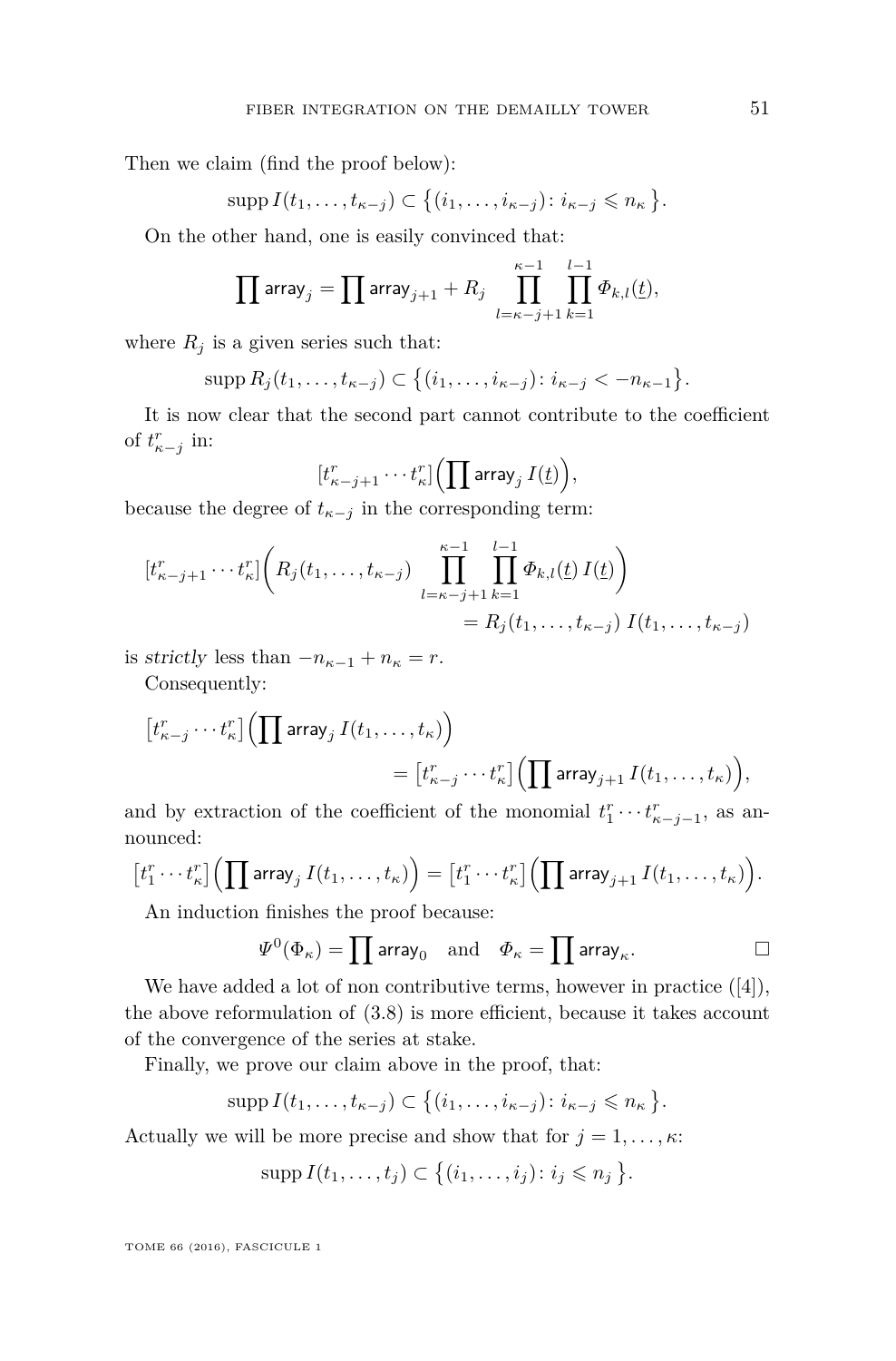Proof. — In order to prove this statement, it is easier to work with genuine polynomials, and not Laurent polynomials. An important remark is that for any two integers  $k < l$ , the Laurent polynomial  $t_l^{n_{\kappa-1}} \Phi_{k,l}(\underline{t})$  is in fact a genuine polynomial, having degree  $n_{\kappa-1}$ . Thus, we rather consider:

$$
t_j^n I(t_1, ..., t_j)
$$
  
=  $[t_{j+1}^{m_{j+1}} \cdots t_{\kappa-1}^{m_{\kappa-1}} t_{\kappa}^{n+r}] \Big( (t_j^n \cdots t_{\kappa}^n I(\underline{t})) \prod_{l=j+1}^{\kappa-1} \prod_{k=1}^{l-1} (t_l^{n_{\kappa-1}} \Phi_{k,l}(\underline{t})) \Big),$ 

where  $m_l = n + r + (l - 1)(n_{\kappa-1}).$ 

The appearing polynomial in  $t_i, t_{i+1}, \ldots, t_{\kappa}$  has degree:

$$
\deg_{t_j,...,t_{\kappa}} \left( \left( t_j^n \cdots t_{\kappa}^n I(t) \right) \prod_{l=j+1}^{\kappa-1} \prod_{k=1}^{l-1} \left( t_l^{n_{\kappa-1}} \Phi_{k,l}(t) \right) \right) \leqslant n_{\kappa} + n + \sum_{l=j+1}^{\kappa-1} (m_l - r) + n.
$$

Extracting the coefficient of  $[t_{j+1}^{m_{j+1}} \cdots t_{\kappa-1}^{m_{\kappa-1}} t_{\kappa}^{n+r}]$  decrease the degree by at least:

$$
\sum_{l=j+1}^{\kappa-1} m_l + (n+r).
$$

Finally we get a polynomial in  $t_j$  having degree:

$$
\deg_{t_j} (t_j^n I(t_1, ..., t_j)) \leq n + n_{\kappa} - r - \sum_{l=j+1}^{\kappa-1} r = n + n_j.
$$

Thus, as announced:

$$
\deg_{t_j}\big(I(t_1,\ldots,t_j)\big)\leqslant n_j.
$$

Notice that our theorem holds as well without the (natural) technical assumption on the degree of *f*.

#### BIBLIOGRAPHY

- <span id="page-24-0"></span>[1] G. Bérczi, "Thom polynomials and the Green-Griffiths conjecture", [http://arxiv.](http://arxiv.org/abs/1011.4710) [org/abs/1011.4710](http://arxiv.org/abs/1011.4710).
- <span id="page-24-2"></span>[2] ——— , "Moduli of map germs, Thom polynomials and the Green-Griffiths conjecture", in Contributions to algebraic geometry, EMS Ser. Congr. Rep., Eur. Math. Soc., Zürich, 2012, p. 141-167.
- <span id="page-24-1"></span>[3] D. BROTBEK, "Hyperbolicity related problems for complete intersection varieties", Compos. Math. **150** (2014), no. 3, p. 369-395.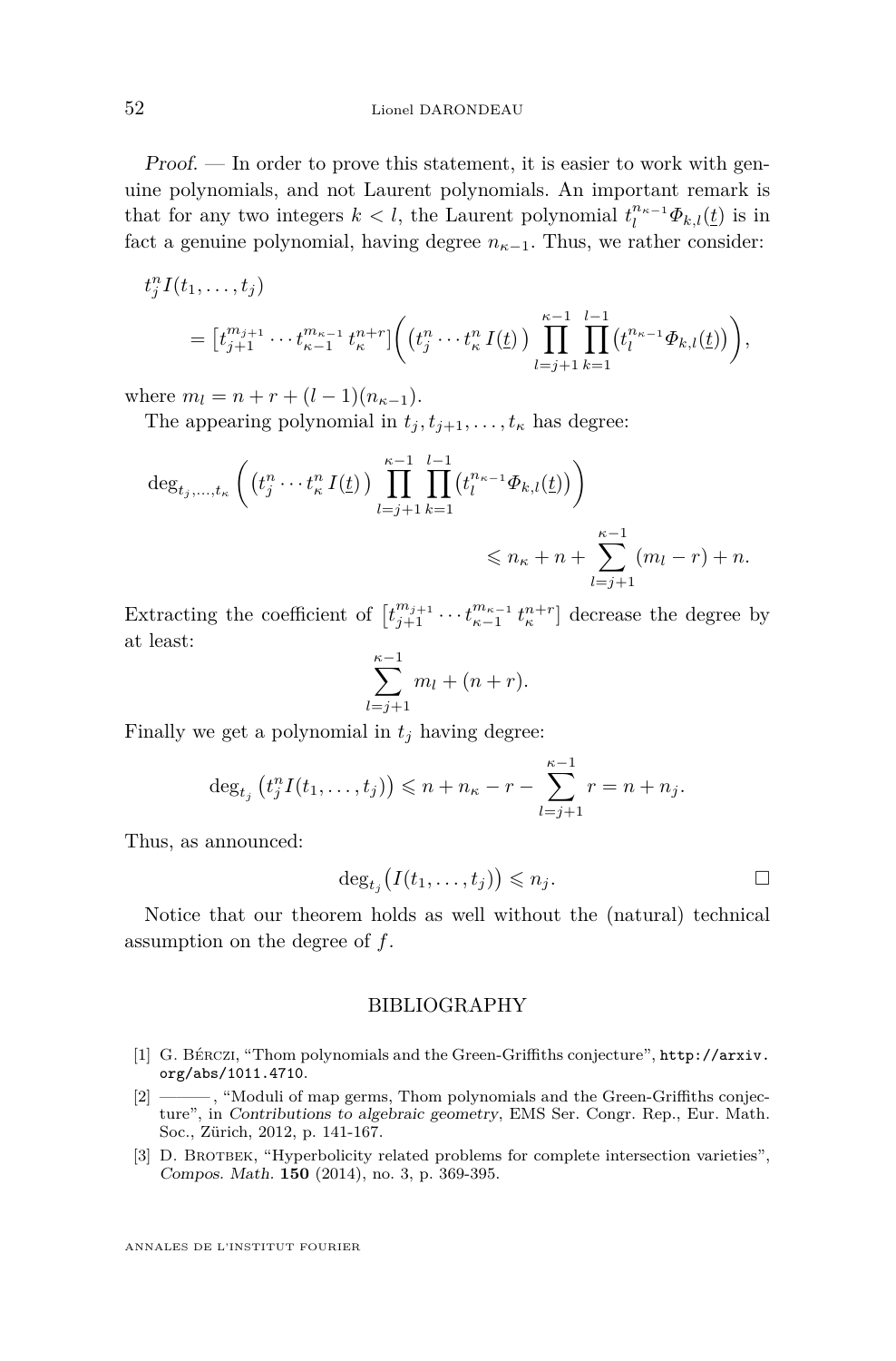- <span id="page-25-7"></span>[4] L. DARONDEAU, "On the Logarithmic Green-Griffiths Conjecture", International Mathematics Research Notices (2015), to appear.
- <span id="page-25-1"></span>[5] J.-P. Demailly, "Algebraic criteria for Kobayashi hyperbolic projective varieties and jet differentials", in Algebraic geometry—Santa Cruz 1995, Proc. Sympos. Pure Math., vol. 62, Amer. Math. Soc., Providence, RI, 1997, p. 285-360.
- <span id="page-25-6"></span>[6] ——— , "Holomorphic Morse inequalities and the Green-Griffiths-Lang conjecture", Pure Appl. Math. Q. **7** (2011), no. 4, Special Issue: In memory of Eckart Viehweg, p. 1165-1207.
- <span id="page-25-2"></span>[7] G.-E. DETHLOFF & S. S.-Y. Lu, "Logarithmic jet bundles and applications", Osaka J. Math. **38** (2001), no. 1, p. 185-237.
- <span id="page-25-8"></span>[8] S. DIVERIO, "Differential equations on complex projective hypersurfaces of low dimension", Compos. Math. **144** (2008), no. 4, p. 920-932.
- <span id="page-25-9"></span>[9] ——— , "Existence of global invariant jet differentials on projective hypersurfaces of high degree", Math. Ann. **344** (2009), no. 2, p. 293-315.
- <span id="page-25-10"></span>[10] S. Diverio, J. Merker & E. Rousseau, "Effective algebraic degeneracy", Invent. Math. **180** (2010), no. 1, p. 161-223.
- <span id="page-25-3"></span>[11] S. Diverio & E. Rousseau, A survey on hyperbolicity of projective hypersurfaces, Publicações Matemáticas do IMPA. [IMPA Mathematical Publications], Instituto de Matemática Pura e Aplicada (IMPA), Rio de Janeiro, 2011, [On the title page: A survey on hiperbolicity of projective hypersurfaces], x+109 pages.
- <span id="page-25-14"></span>[12] W. Fulton, Intersection theory, second ed., Ergebnisse der Mathematik und ihrer Grenzgebiete. 3. Folge. A Series of Modern Surveys in Mathematics [Results in Mathematics and Related Areas. 3rd Series. A Series of Modern Surveys in Mathematics], vol. 2, Springer-Verlag, Berlin, 1998, xiv+470 pages.
- <span id="page-25-12"></span>[13] A. HATCHER, Algebraic topology, Cambridge University Press, Cambridge, 2002, xii+544 pages.
- <span id="page-25-17"></span>[14] R. Lazarsfeld, Positivity in algebraic geometry. I, Ergebnisse der Mathematik und ihrer Grenzgebiete. 3. Folge. A Series of Modern Surveys in Mathematics [Results in Mathematics and Related Areas. 3rd Series. A Series of Modern Surveys in Mathematics], vol. 48, Springer-Verlag, Berlin, 2004, Classical setting: line bundles and linear series, xviii+387 pages.
- <span id="page-25-15"></span>[15] J. Merker, "Jets de Demailly-Semple d'ordres 4 et 5 en dimension 2", Int. J. Contemp. Math. Sci. **3** (2008), no. 17-20, p. 861-933.
- <span id="page-25-16"></span>[16] ——— , "Application of computational invariant theory to Kobayashi hyperbolicity and to Green-Griffiths algebraic degeneracy", J. Symbolic Comput. **45** (2010), no. 10, p. 986-1074.
- <span id="page-25-5"></span>[17] ———, "Algebraic Differential Equations for Entire Holomorphic Curves in Projective Hypersurfaces of General Type: Optimal Lower Degree Bound", in Geometry and Analysis on Manifolds (T. Ochiai, T. Mabuchi, Y. Maeda, J. Noguchi & A. Weinstein, eds.), Progress in Mathematics, vol. 308, Springer International Publishing, 2015, p. 41-142.
- <span id="page-25-11"></span>[18] C. Mourougane, "Families of hypersurfaces of large degree", J. Eur. Math. Soc. (JEMS) **14** (2012), no. 3, p. 911-936.
- <span id="page-25-0"></span>[19] J. Noguchi, "Logarithmic jet spaces and extensions of de Franchis' theorem", in Contributions to several complex variables, Aspects Math., E9, Vieweg, Braunschweig, 1986, p. 227-249.
- <span id="page-25-13"></span>[20] D. S. Passman, The algebraic structure of group rings, Pure and Applied Mathematics, Wiley-Interscience [John Wiley & Sons], New York-London-Sydney, 1977, xiv+720 pages.
- <span id="page-25-4"></span>[21] M. Păun, "Techniques de construction de différentielles holomorphes et hyperbolicité"", in Séminaire Bourbaki (Paris), 2012.